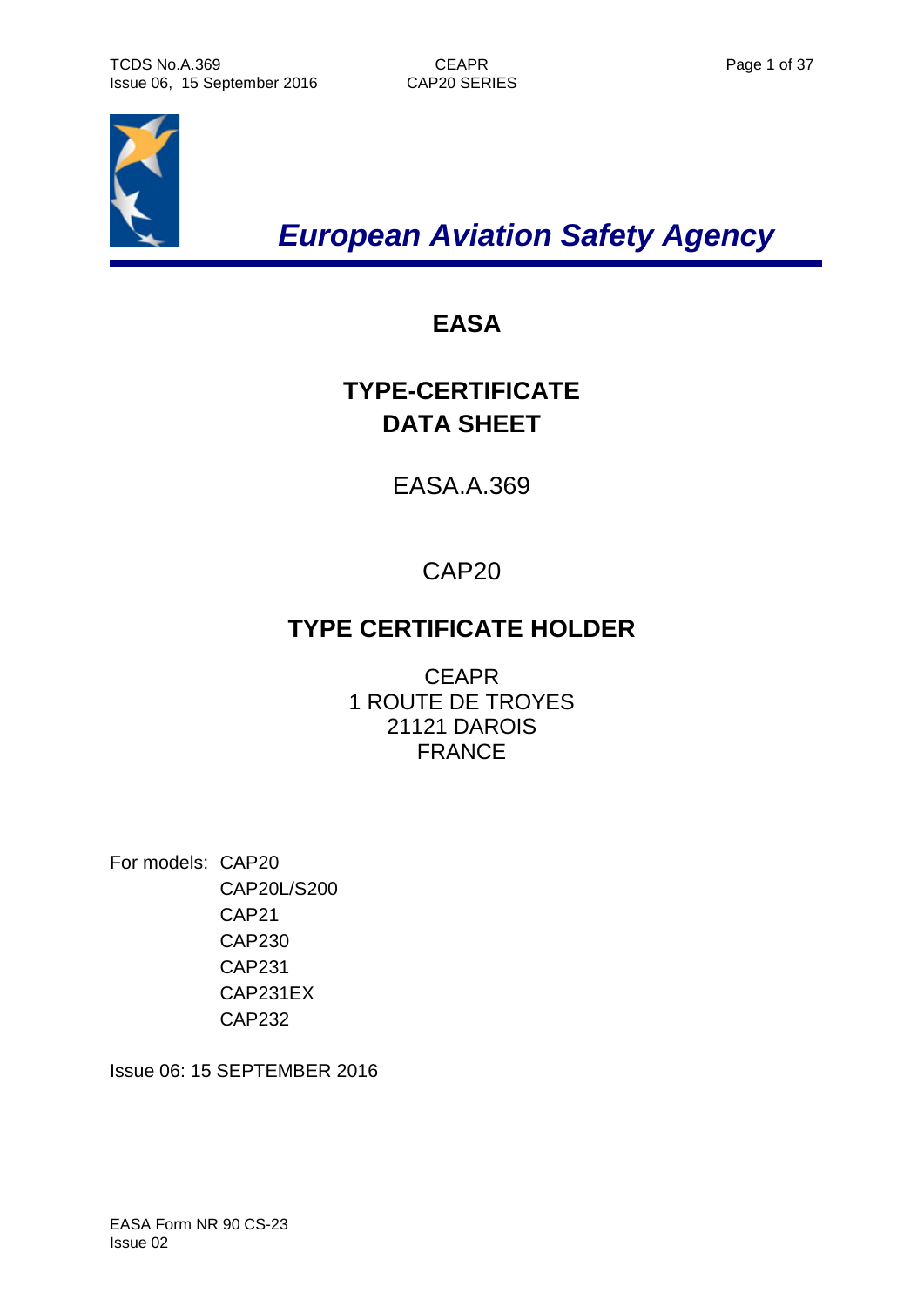# **CONTENT**

# **SECTION A: CAP20**

- A.I. General
- A.II. Certification Basis
- A.III. Technical Characteristics and Operational Limitations
- A.IV. Operating and Service Instructions
- A.V. Notes

# **SECTION B: CAP20LS200**

- B.I. General
- B.II. Certification Basis
- B.III. Technical Characteristics and Operational Limitations
- B.IV. Operating and Service Instructions
- B.V. Notes

# **SECTION C: CAP21**

- C.I. General
- C.II. Certification Basis
- C.III. Technical Characteristics and Operational Limitations
- C.IV. Operating and Service Instructions
- C.V. Notes

# **SECTION D: CAP230**

- D.I. General
- D.II. Certification Basis
- D.III. Technical Characteristics and Operational Limitations
- D.IV. Operating and Service Instructions
- D.V. Notes

# **SECTION E: CAP231**

- E.I. General
- E.II. Certification Basis
- E.III. Technical Characteristics and Operational Limitations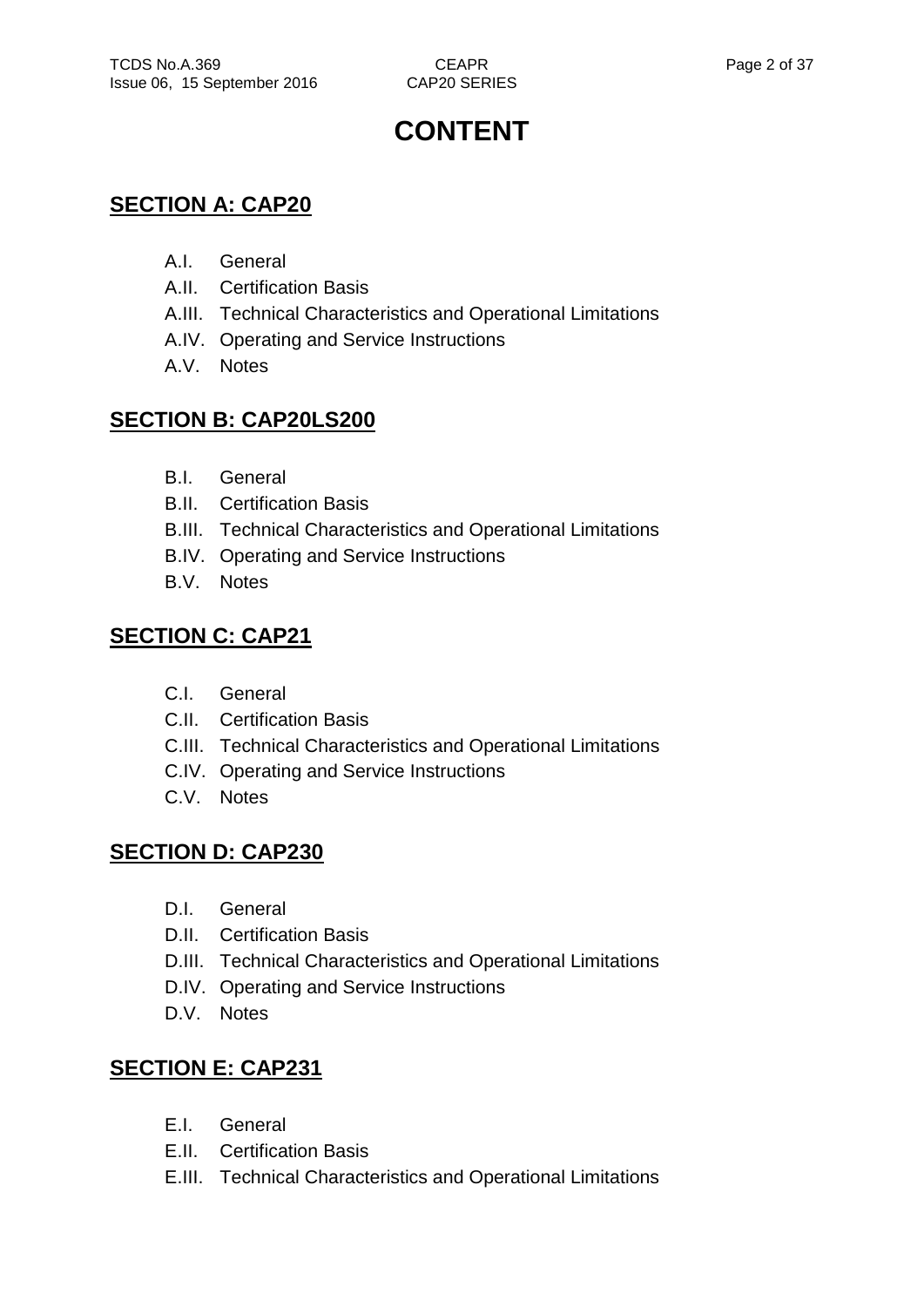- E.IV. Operating and Service Instructions
- E.V. Notes

# **SECTION F: CAP231EX**

- F.I. General
- F.II. Certification Basis
- F.III. Technical Characteristics and Operational Limitations
- F.IV. Operating and Service Instructions
- F.V. Notes

# **SECTION G: CAP232**

- G.I. General
- G.II. Certification Basis
- G.III. Technical Characteristics and Operational Limitations
- G.IV. Operating and Service Instructions
- G.V. Notes

# **ADMINISTRATIVE SECTION**

- I. Acronyms
- II. Type Certificate Holder Record
- III. Change Record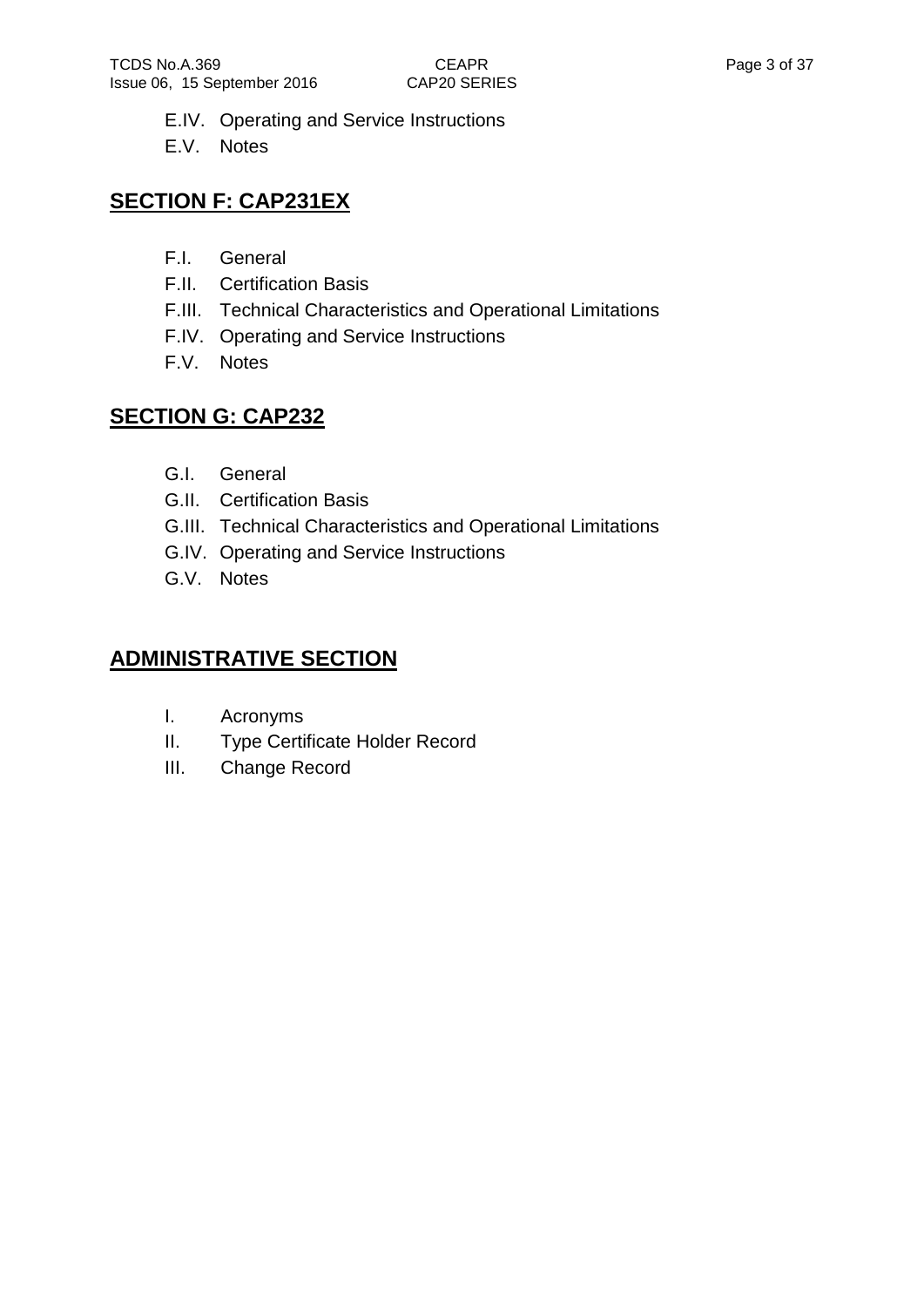### **SECTION A: CAP20**

### **A.I. General**

| 1. Data Sheet No.: | <b>EASA A.369</b> |
|--------------------|-------------------|
|                    |                   |

- 2. a) Type: CAP20 series
	- b) Model: CAP20
	- c) Variant: N/A
- 3. Airworthiness Category: Utility and Aerobatic category
- 4. Type Certificate Holder: CEAPR
- 5. Manufacturer: N/A
- 6. Certification Application Date: 20/06/1973
- 7. (Reserved)
- 8. The EASA Type Certificate replaces DGAC-France Type Certificate N°69

## **A.II. EASA Certification Basis**

- 1. Reference Date for determining Reference Date for determining 11th may 1971<br>the applicable requirements:
- 2. Airworthiness Requirements: FAR23 amendments 1 to 12
- 
- 3...Special Conditions: additional requirements : §3.397 and §6.655 from AIR 2052A regulation
	- installation of a continuous accelerometer and a warning light
- 4. Exemptions: exemption to FAR 23.207 : no stall warning installation
- 5. Deviations:
- 6. Equivalent Safety Findings:
- 7. Requirements elected to comply:
- 8. Environmental Standards:
- 9. (Reserved) Additional National Requirements:
- 10. (Reserved)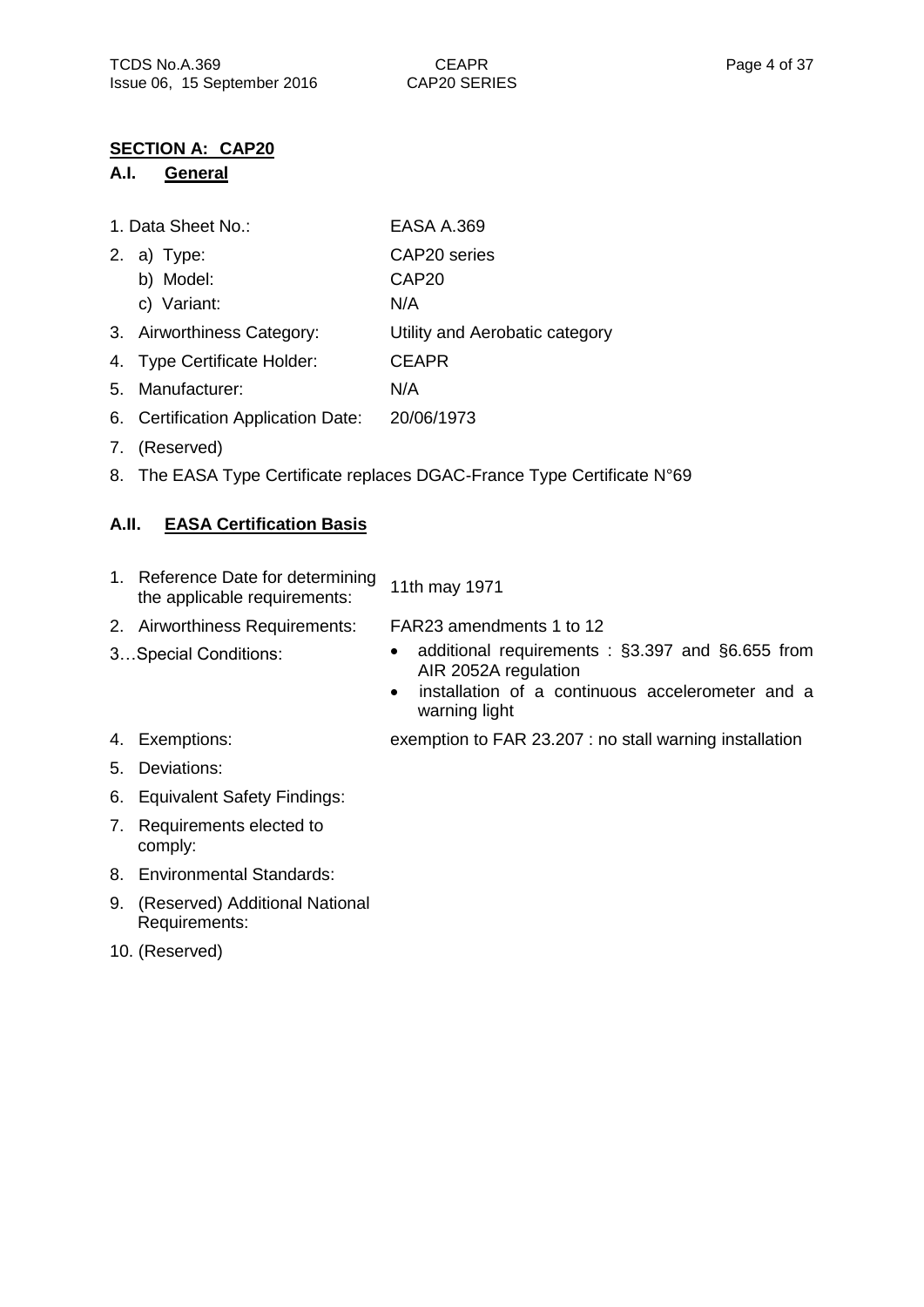# **A.III. Technical Characteristics and Operational Limitations**

|    | 1. Type Design Definition: | Documents:<br>- 1002700 (Drawing Ata format)<br>- 1002701 (Drawing nomenclature)          |                     |                                                                                                                             |
|----|----------------------------|-------------------------------------------------------------------------------------------|---------------------|-----------------------------------------------------------------------------------------------------------------------------|
|    |                            |                                                                                           |                     |                                                                                                                             |
| 2. | Description:               | construction, fixed conventional landing gear.                                            |                     | Single-engine, single-seat, low-wing airplane, wood                                                                         |
|    | 3. Equipment:              | installed in the aircraft for certification                                               |                     | The basic required equipment as prescribed in the applicable<br>airworthiness regulations (see Certification Basis) must be |
| 4. | Dimensions:                | Span                                                                                      | 7.57 m              |                                                                                                                             |
|    |                            | Length                                                                                    | 7.21 m              |                                                                                                                             |
|    |                            | Height                                                                                    | $1.82 \text{ m}$    |                                                                                                                             |
|    |                            | Wing Area                                                                                 | $10.47 \text{ m}^2$ |                                                                                                                             |
|    | 5. Engine:                 |                                                                                           |                     |                                                                                                                             |
|    | 5.1.1<br>Model:            | LYCOMING AIO-360-B1B                                                                      |                     |                                                                                                                             |
|    | 5.1.2 Type Certificate:    | <b>USA 1E10</b>                                                                           |                     |                                                                                                                             |
|    | 5.1.3 Limitations:         |                                                                                           |                     | For power-plant limits refer to AFM latest revision                                                                         |
|    | 6. Load factors:           | <b>UTILITY CAT</b>                                                                        |                     |                                                                                                                             |
|    |                            | Positive n                                                                                | $+4.4$              |                                                                                                                             |
|    |                            | Negative n                                                                                | $-1.8$              |                                                                                                                             |
|    |                            | <b>AEROBATIC CAT</b>                                                                      |                     |                                                                                                                             |
|    |                            | Positive n                                                                                | +8                  |                                                                                                                             |
|    |                            | Negative n                                                                                | -6                  |                                                                                                                             |
|    | 7. Propeller:              |                                                                                           |                     |                                                                                                                             |
|    | 7.1 Model:                 | <b>HARTZELL</b><br>Blades: 7666A                                                          | Hub: HC-C2YK-1B     | <b>HARTZELL</b><br>Hub: HC-C2YK-4F<br>Blades: C-7666A                                                                       |
|    | 7.2 Type Certificate:      | EASA.IM.P.130                                                                             |                     | EASA.IM.P.130                                                                                                               |
|    | 7.3 Number of blades:      | 2                                                                                         |                     | 2                                                                                                                           |
|    | 7.4 Diameter:              | 189 cm                                                                                    |                     | 189 cm                                                                                                                      |
|    | 7.5 Sense of Rotation:     | clockwise                                                                                 |                     | clockwise                                                                                                                   |
|    | 7.6 Governor               | Woodward 210693                                                                           |                     | Woodward 8907001                                                                                                            |
|    | 8. Fluids:                 |                                                                                           |                     |                                                                                                                             |
|    | 8.1 Fuel:                  | Aviation gas                                                                              |                     |                                                                                                                             |
|    |                            | Grade 100/130 or 100LL                                                                    |                     |                                                                                                                             |
|    | 8.2 Oil:                   | Above 15°C : SAE 50<br>Between 0°C and +30°C : SAE 40<br>Between -20°C and +20°C : SAE 30 |                     |                                                                                                                             |
|    |                            | Below -15°C : SAE 20                                                                      |                     |                                                                                                                             |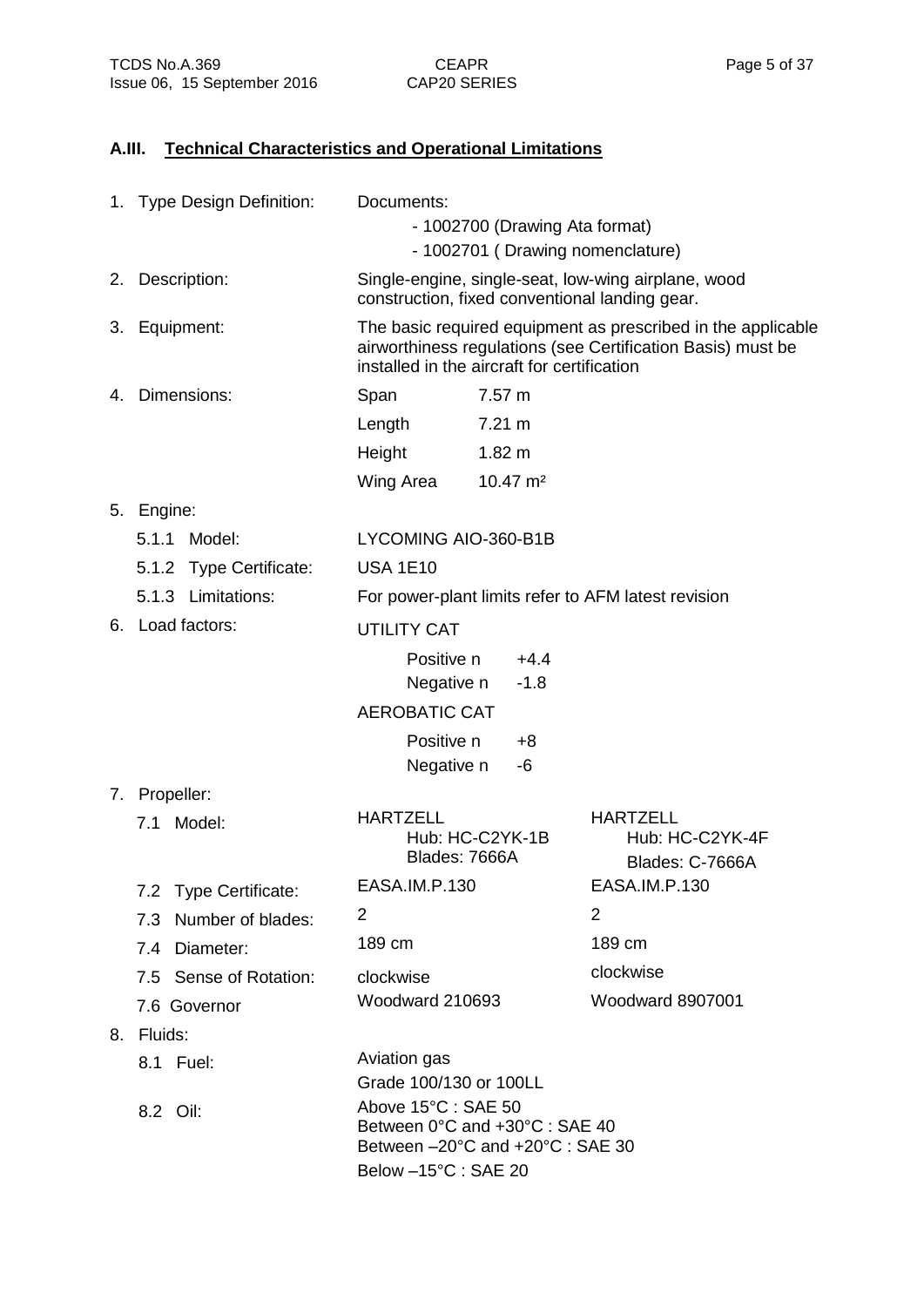| TCDS No.A.369<br>Issue 06, 15 September 2016 |                              | <b>CEAPR</b><br>CAP20 SERIES                                                                                                  |                         | Page 6 of 37 |
|----------------------------------------------|------------------------------|-------------------------------------------------------------------------------------------------------------------------------|-------------------------|--------------|
| 8.3 Coolant:                                 |                              | N/A                                                                                                                           |                         |              |
| 9. Fluid capacities:                         |                              |                                                                                                                               |                         |              |
| 9.1 Fuel:                                    |                              | Total: 86 liters. One tank in the fuselage made with 2 cells of<br>43 liters each.<br>Usable: 75 liters<br>Lever arm: 1.475 m |                         |              |
| 9.2 Oil:                                     |                              | 10 liters. One tank in the fuselage<br>minimum: 5 liters<br>maxi CAT A : 8 liters                                             |                         |              |
| 9.3 Coolant system<br>capacity:              |                              |                                                                                                                               |                         |              |
| 10. Air Speeds:                              |                              | Speeds in km/h<br>Never Exceed Speed V <sub>NE</sub>                                                                          | CAT <sub>U</sub><br>370 | CAT A<br>370 |
|                                              |                              | Maximum normal operation Speed V <sub>NO</sub>                                                                                | 340                     | 340          |
|                                              |                              | Cruising speed V <sub>c</sub>                                                                                                 | 340                     | 340          |
|                                              |                              | Manoeuvring speed VA                                                                                                          | 197                     | 266          |
|                                              |                              | maximum computed speed V <sub>D</sub>                                                                                         | 418                     | 418          |
|                                              |                              | Stalling speed V <sub>s</sub>                                                                                                 | 107                     | 102          |
| 11. Maximum Operating<br>Altitude:           |                              | $\prime$                                                                                                                      |                         |              |
| 12. Allweather Operations<br>Capability:     |                              | Ι                                                                                                                             |                         |              |
| 13. Maximum Weights:                         |                              | <b>UTILITY CAT</b>                                                                                                            |                         |              |
|                                              |                              | for operations<br>830 kg                                                                                                      |                         |              |
|                                              |                              | For take-off<br>830 kg                                                                                                        |                         |              |
|                                              |                              | For landing<br>800 kg                                                                                                         |                         |              |
|                                              |                              | <b>AEROBATIC CAT</b>                                                                                                          |                         |              |
|                                              |                              | for maneuvers<br>760 kg                                                                                                       |                         |              |
|                                              |                              | For take-off<br>760 kg                                                                                                        |                         |              |
|                                              |                              | For landing<br>760 kg                                                                                                         |                         |              |
|                                              | 14. Centre of Gravity Range: | <b>UTILITY CAT</b>                                                                                                            |                         |              |
|                                              |                              | <b>Front limit</b><br>0.285(19%)<br>Aft limit<br>0.390(26%)                                                                   |                         |              |
|                                              |                              | <b>AEROBATIC CAT</b>                                                                                                          |                         |              |
|                                              |                              | <b>Front limit</b><br>0.285(19%)<br>Aft limit<br>0.375(25%)                                                                   |                         |              |
| 15. Datum:                                   |                              | Leading edge of the reference chord<br>Length of the reference chord: 1.500 m                                                 |                         |              |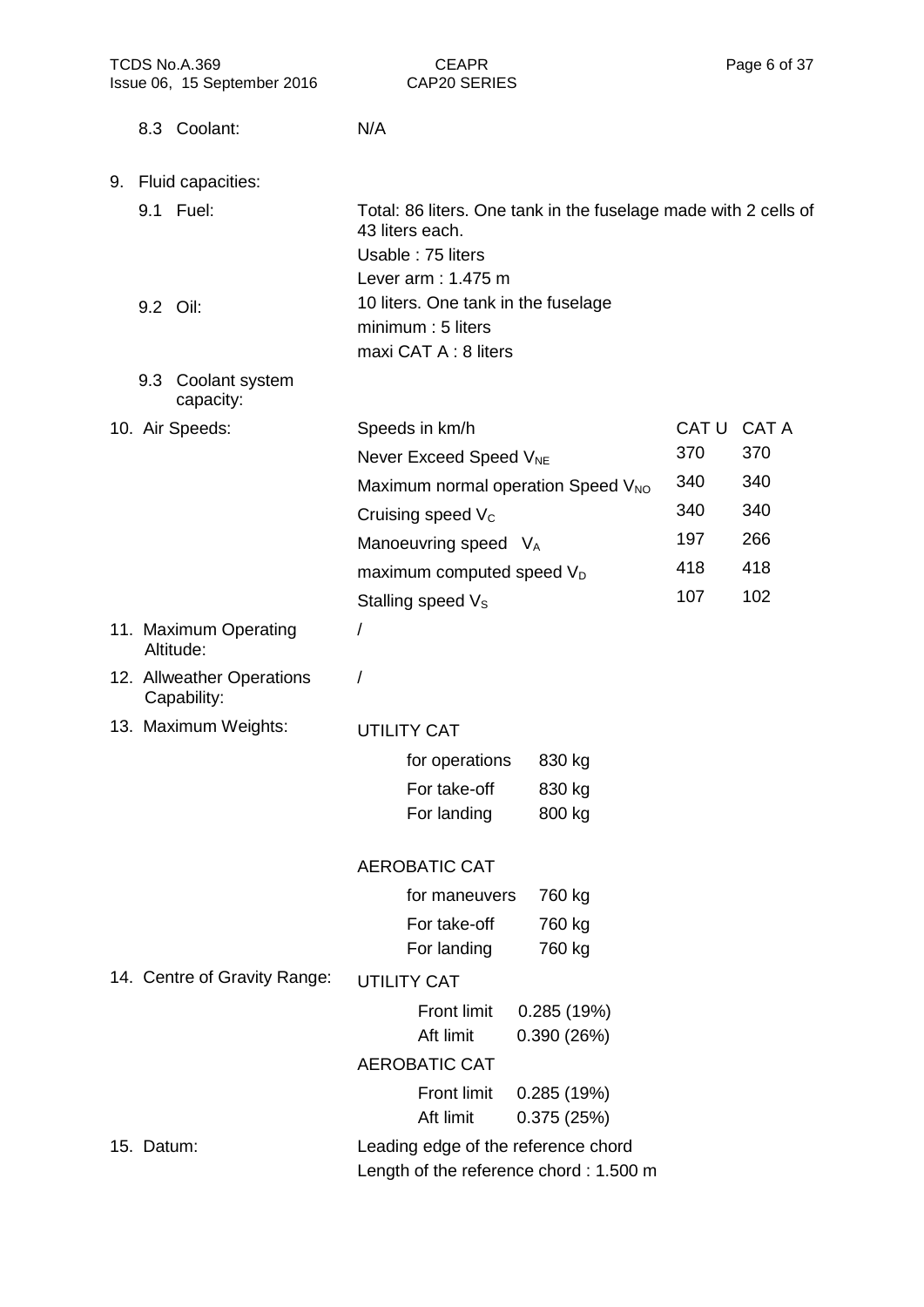| TCDS No.A.369<br>Issue 06, 15 September 2016 | <b>CEAPR</b><br>Page 7 of 37<br>CAP20 SERIES                       |                                                                                         |  |
|----------------------------------------------|--------------------------------------------------------------------|-----------------------------------------------------------------------------------------|--|
|                                              | plane of the airplane                                              | Position of this reference chord: 1.33 m from symmetry                                  |  |
| 16. Control surface                          | Elevator                                                           |                                                                                         |  |
| deflections:                                 | Up                                                                 | $21^\circ \pm 2^\circ$                                                                  |  |
|                                              | Down                                                               | $24^{\circ}$ ±2°                                                                        |  |
|                                              | Ailerons                                                           |                                                                                         |  |
|                                              | Up                                                                 | $25^\circ \pm 2^\circ$                                                                  |  |
|                                              | Down                                                               | $15^\circ \pm 2^\circ$                                                                  |  |
|                                              | Rudder                                                             |                                                                                         |  |
|                                              | Left                                                               | $25^\circ \pm 2^\circ$                                                                  |  |
|                                              | Right                                                              | $28^\circ \pm 2^\circ$                                                                  |  |
|                                              | elevator tab                                                       |                                                                                         |  |
|                                              | manual                                                             |                                                                                         |  |
|                                              | Tab up                                                             | $20^\circ \pm 2^\circ$                                                                  |  |
|                                              | $20^\circ \pm 2^\circ$<br>tab down                                 |                                                                                         |  |
|                                              | Rudder tab                                                         |                                                                                         |  |
|                                              | Right                                                              | $18^\circ \pm 2^\circ$                                                                  |  |
|                                              | Left                                                               | $28^\circ \pm 2^\circ$                                                                  |  |
| 17. Levelling Means:                         | horizontal reference                                               | Spirit Level: marks are made on the fuselage to define the                              |  |
| 18. Minimum Flight Crew:                     | 1 pilot                                                            |                                                                                         |  |
|                                              | Lever arm: 0.586 m                                                 |                                                                                         |  |
| 19. Maximum Passenger<br>Seating Capacity:   | No passengers. Single seat airplane                                |                                                                                         |  |
| 20. Baggage/Cargo<br>Compartments:           | Maximum mass: 10 kg<br>Lever arm: 1.475 m<br>Allowed only in CAT U |                                                                                         |  |
| 21. Wheels and Tyres:                        | model                                                              | C.A.A.R.P. ERAM<br>C.A.A.R.P. AERO LOUVOIS<br>A.M.C. SAB T 10.A                         |  |
|                                              | width                                                              | 2.06 m                                                                                  |  |
|                                              | Main Wheel Tire Size 380 x 150                                     |                                                                                         |  |
|                                              | Tire pressure (bars)                                               | 2 bars                                                                                  |  |
|                                              | Auxiliary gear                                                     | 150x50                                                                                  |  |
|                                              | Shock absorber<br>pressure                                         | C.A.A.R.P. ERAM<br>19 bars<br>C.A.A.R.P. ERAM<br>10 bars<br>A.M.C. SAB T 10.A<br>8 bars |  |

22. (Reserved):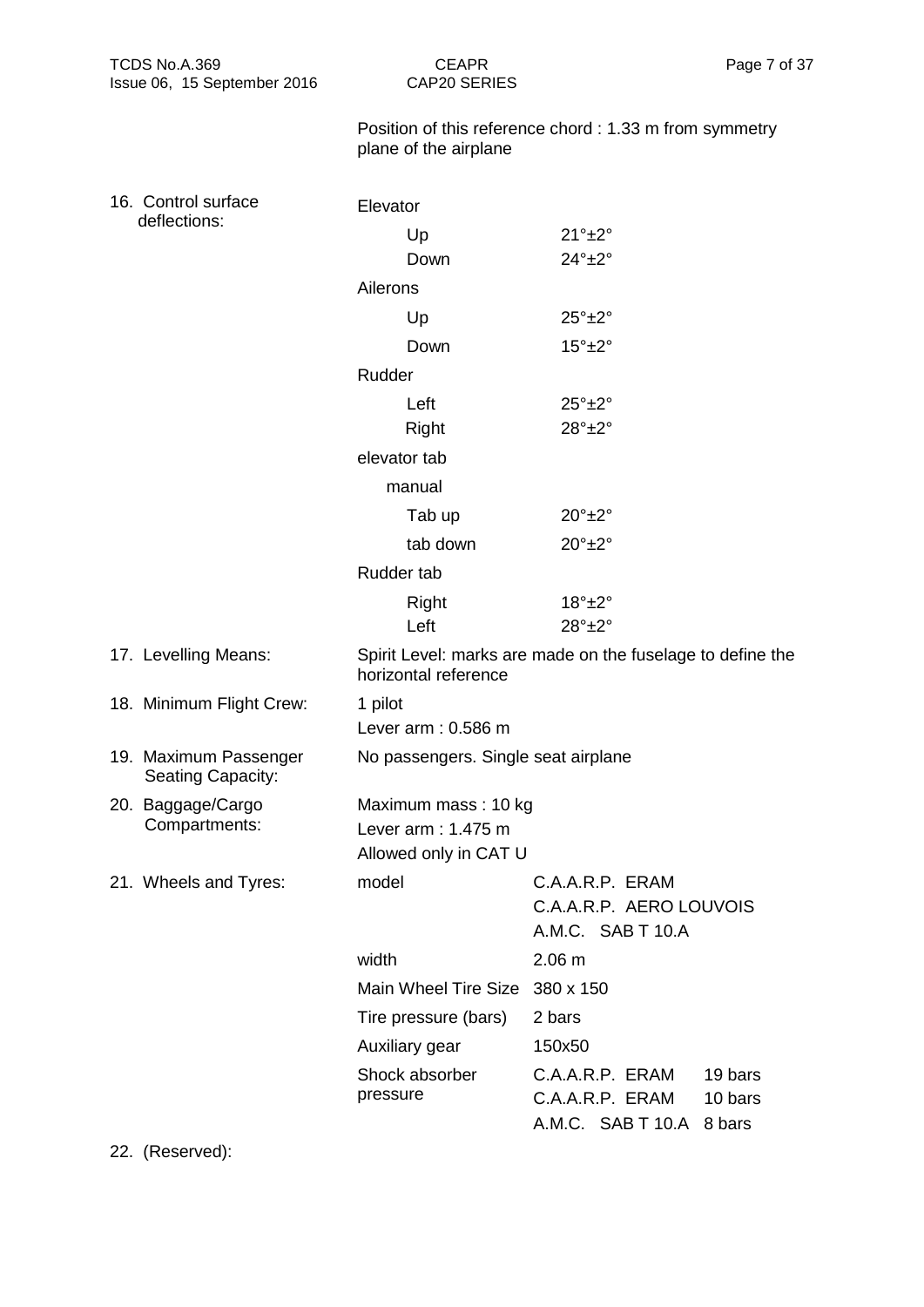### **A.IV. Operating and Service Instructions**

1. Flight Manual:

| <b>Edition</b><br><b>Reference</b> |           | revision       |
|------------------------------------|-----------|----------------|
| <b>00362</b>                       | 1 of 1975 | 2 of sept 1988 |

#### 2. Maintenance Manual:

| <b>Reference</b> | <b>Edition</b> | revision |
|------------------|----------------|----------|
| 00363            | 1073           | none     |

### 3. Spare Parts Catalogue

| <b>Reference</b> | <b>Edition</b> | revision |
|------------------|----------------|----------|
| 00364            |                | none     |

# **A.V. Notes**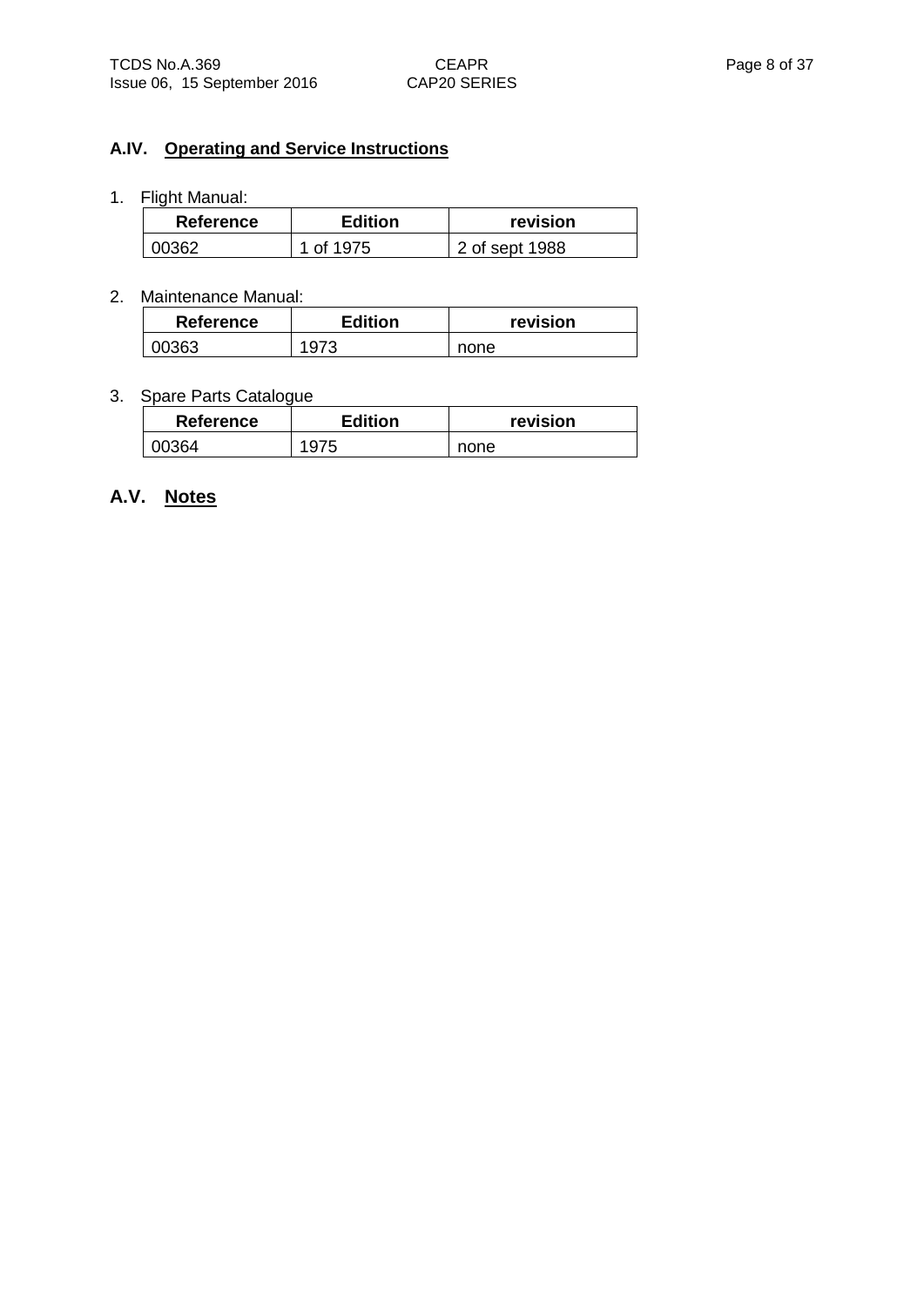#### **SECTION B: CAP20L/S200**

#### **B.I. General**

|    | 1. Data Sheet No.:                 | <b>EASA A.369</b>              |
|----|------------------------------------|--------------------------------|
| 2. | a) Type:                           | CAP20 series                   |
|    | b) Model:                          | CAP20L/S200                    |
|    | c) Variant:                        | N/A                            |
|    | 3. Airworthiness Category:         | Utility and Aerobatic category |
|    | 4. Type Certificate Holder:        | <b>CEAPR</b>                   |
| 5. | Manufacturer:                      | N/A                            |
|    | 6. Certification Application Date: | 07/12/1977                     |

- 7. (Reserved)
- 8. The EASA Type Certificate replaces DGAC-France Type Certificate N°69

### **B.II. EASA Certification Basis**

| 1. Reference Date for determining<br>the applicable requirements: | 11th may 1971                                                                                                                                                    |
|-------------------------------------------------------------------|------------------------------------------------------------------------------------------------------------------------------------------------------------------|
| 2. Airworthiness Requirements:                                    | FAR23 amendments 1 to 12                                                                                                                                         |
| 3Special Conditions:                                              | additional requirements: §3.397 and §6.655 from AIR<br>2052A regulation                                                                                          |
| 4. Exemptions:                                                    | exemption to FAR 23.207 : no stall warning<br>$\bullet$<br>installation                                                                                          |
|                                                                   | exemption to §23.173 (no back load on the pitch<br>$\bullet$<br>control and deflection very slight at low speeds<br>during clim at full power with rear balance) |

 exemption to §23.177 ( during nose down sideslip, the lower of the two wing does not go up by itself)

- 5. Deviations:
- 6. Equivalent Safety Findings:
- 7. Requirements elected to comply:
- 8. Environmental Standards:
- 9. (Reserved) Additional National Requirements:
- 10. (Reserved)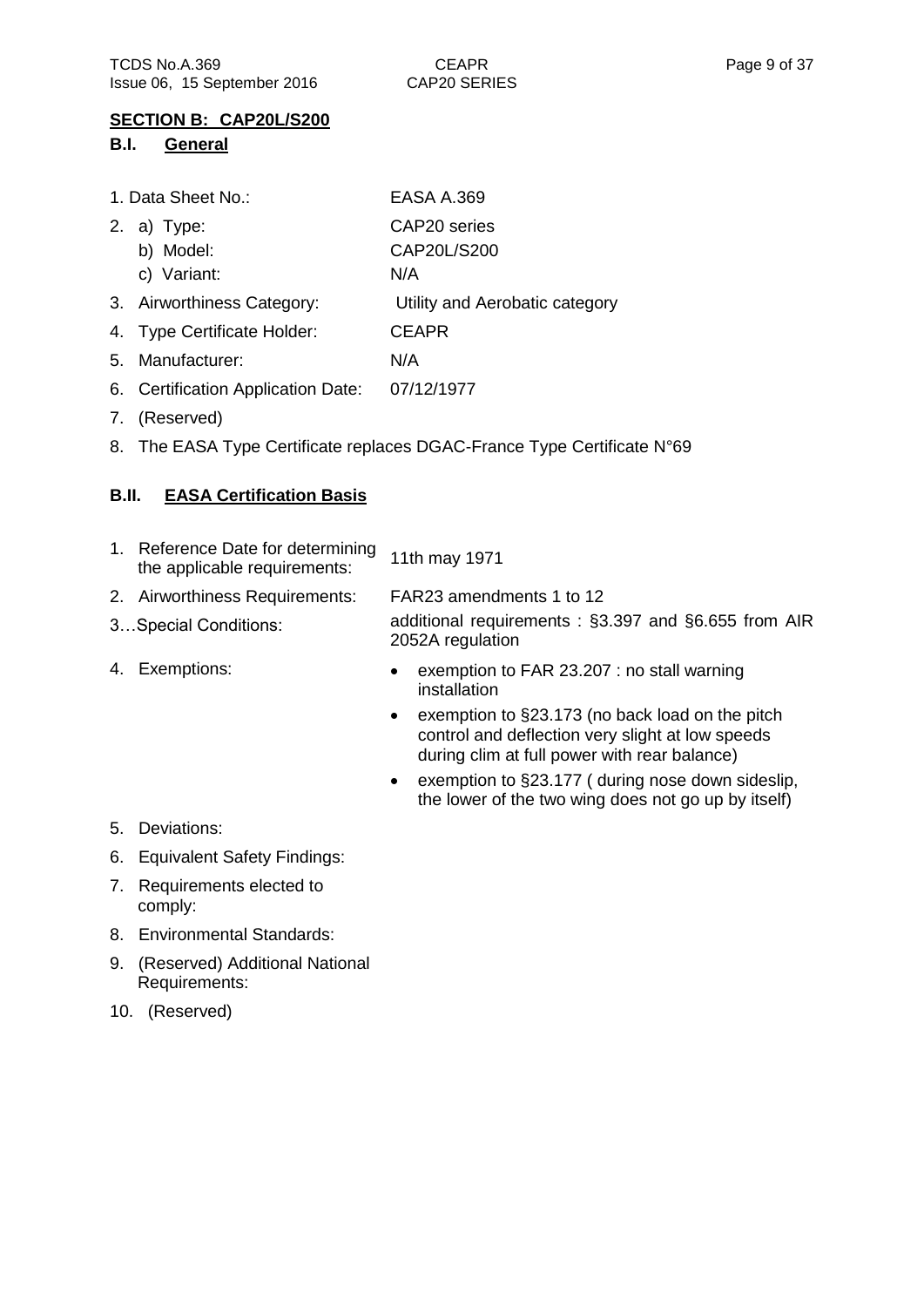## **B.III. Technical Characteristics and Operational Limitations**

| 1. Type Design Definition: | Documents:<br>- 1002700 (Drawing Ata format)                                                                                                                               |  |
|----------------------------|----------------------------------------------------------------------------------------------------------------------------------------------------------------------------|--|
|                            | - 1002701 (Drawing nomenclature)                                                                                                                                           |  |
| 2. Description:            | Single-engine, single-seat, low-wing airplane, wood<br>construction, fixed conventional landing gear.                                                                      |  |
| 3. Equipment:              | The basic required equipment as prescribed in the<br>applicable airworthiness regulations (see Certification Basis)<br>must be installed in the aircraft for certification |  |
| 4. Dimensions:             | Span<br>$7.57 \text{ m}$                                                                                                                                                   |  |
|                            | Length<br>6.46 m                                                                                                                                                           |  |
|                            | 1.80 <sub>m</sub><br>Height                                                                                                                                                |  |
|                            | Wing Area<br>$10.47 \text{ m}^2$                                                                                                                                           |  |
| 5. Engine:                 |                                                                                                                                                                            |  |
| 5.1.1 Model:               | LYCOMING AEIO-360-A1B                                                                                                                                                      |  |
| 5.1.2 Type Certificate:    | <b>USA 1E10</b>                                                                                                                                                            |  |
| 5.1.3 Limitations:         | For power-plant limits refer to AFM latest revision                                                                                                                        |  |
| 6. Load factors:           | <b>UTILITY CAT</b>                                                                                                                                                         |  |
|                            | Positive n<br>$+4.4$                                                                                                                                                       |  |
|                            | Negative n<br>$-1.8$                                                                                                                                                       |  |
|                            | <b>AEROBATIC CAT</b>                                                                                                                                                       |  |
|                            | Positive n<br>$+8$                                                                                                                                                         |  |
|                            | Negative n<br>-6                                                                                                                                                           |  |
| 7. Propeller:              |                                                                                                                                                                            |  |
| 7.1 Model:                 | <b>HARTZELL</b><br>Hub: HC-C2YK-4BF<br>Blades: FC7666A-2                                                                                                                   |  |
| 7.2 Type Certificate:      | EASA.IM.P.130                                                                                                                                                              |  |
| 7.3 Number of blades:      | 2                                                                                                                                                                          |  |
| 7.4 Diameter:              | 189 cm                                                                                                                                                                     |  |
| 7.5 Sense of Rotation:     | clockwise                                                                                                                                                                  |  |
| 7.6 Governor               | Woodward 210693                                                                                                                                                            |  |
| 8. Fluids:                 |                                                                                                                                                                            |  |
| 8.1 Fuel:                  | Aviation gas<br>Grade 100/130 or 100LL                                                                                                                                     |  |
| 8.2 Oil:                   | Above 15°C : SAE 50<br>Between 0°C and +30°C : SAE 40<br>Between -20°C and +20°C : SAE 30                                                                                  |  |
|                            | Below -15°C: SAE 20                                                                                                                                                        |  |
| 8.3 Coolant:               | N/A                                                                                                                                                                        |  |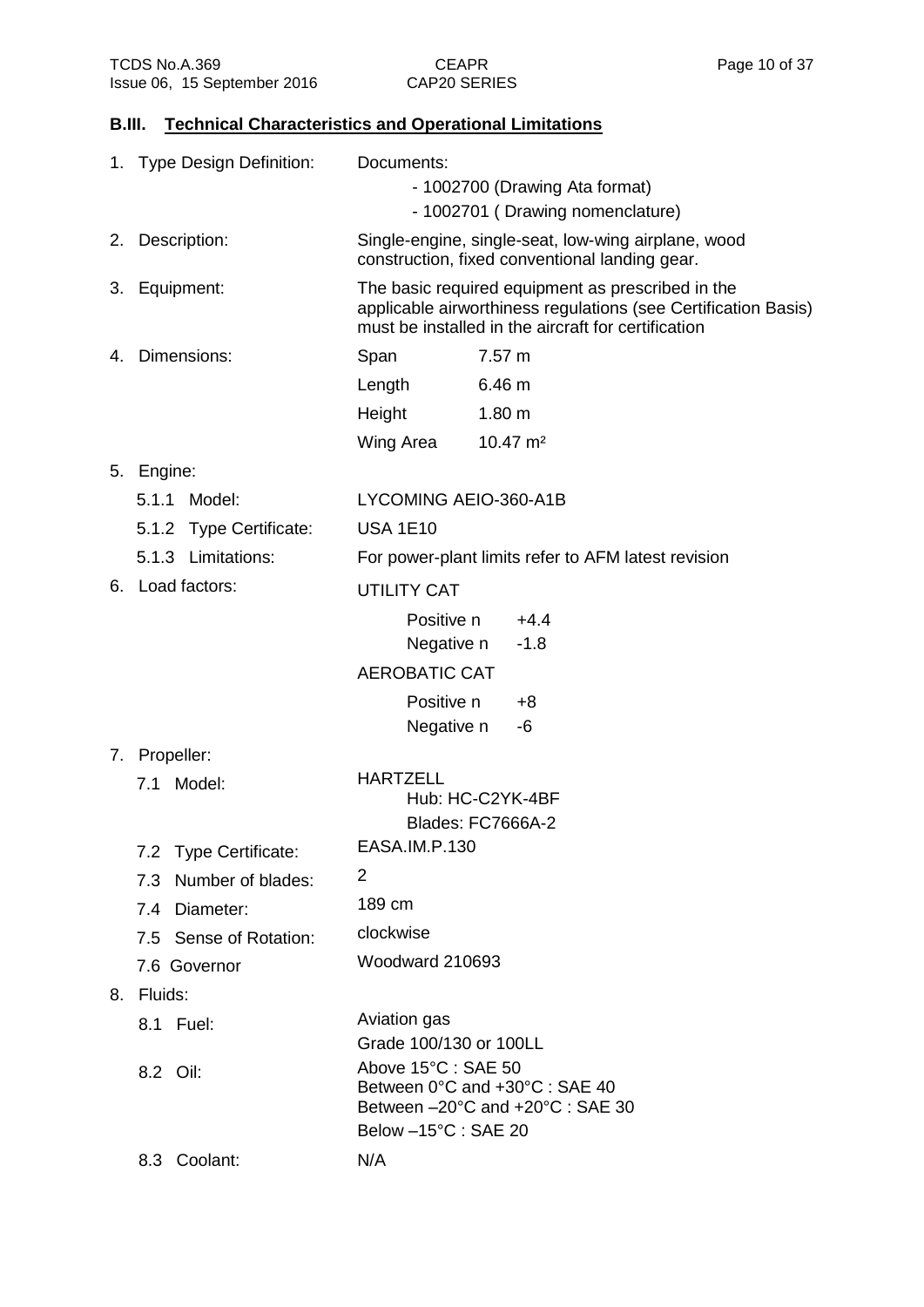| TCDS No.A.369<br>Issue 06, 15 September 2016 | <b>CEAPR</b><br><b>CAP20 SERIES</b>                                                  | Page 11               |
|----------------------------------------------|--------------------------------------------------------------------------------------|-----------------------|
| 9. Fluid capacities:                         |                                                                                      |                       |
| 9.1 Fuel:                                    | Total: 55 liters including 4 liters unusable<br>Lever arm : -0.017 m                 |                       |
| 9.2 Oil:                                     | 7.5 liters.                                                                          |                       |
|                                              | minimum for aerobatic operation: 3.8 liters                                          |                       |
|                                              | minimum for level flight operation: 1.9 liters                                       |                       |
| 9.3 Coolant system<br>capacity:              |                                                                                      |                       |
| 10. Air Speeds:                              | Speeds in km/h                                                                       | <b>CAT A</b><br>CAT U |
|                                              | Never Exceed Speed V <sub>NE</sub>                                                   | 372<br>372            |
|                                              | Maximum normal operation Speed<br><b>V<sub>NO</sub></b>                              | 295<br>295            |
|                                              | Cruising speed $V_c$                                                                 | 295<br>295            |
|                                              | Manoeuvring speed V <sub>A</sub>                                                     | 206<br>266            |
|                                              | maximum computed speed V <sub>D</sub>                                                | 418<br>418            |
|                                              | Stalling speed $V_s$                                                                 | 90<br>85              |
| 11. Maximum Operating<br>Altitude:           | T                                                                                    |                       |
| 12. Allweather Operations<br>Capability:     | 7                                                                                    |                       |
| 13. Maximum Weights:                         | <b>UTILITY CAT</b>                                                                   |                       |
|                                              | for operations<br>750 kg                                                             |                       |
|                                              | For take-off<br>750 kg                                                               |                       |
|                                              | For landing<br>750 kg                                                                |                       |
|                                              | <b>AEROBATIC CAT</b>                                                                 |                       |
|                                              | for operations<br>650 kg                                                             |                       |
|                                              | For take-off<br>650 kg                                                               |                       |
|                                              | For landing<br>650 kg                                                                |                       |
| 14. Centre of Gravity Range:                 | UTILITY CAT                                                                          |                       |
|                                              | <b>Front limit</b><br>0.315(21%)                                                     |                       |
|                                              | Aft limit<br>0.390(26%)                                                              |                       |
|                                              | <b>AEROBATIC CAT</b>                                                                 |                       |
|                                              | <b>Front limit</b><br>0.315(21%)<br>Aft limit                                        |                       |
| 15. Datum:                                   | 0.390(26%)<br>Leading edge of the reference chord                                    |                       |
|                                              | Length of the reference chord: 1.500 m                                               |                       |
|                                              | Leading edge of the airfoil reference located in the<br>rectangular part of the wing |                       |
| 16. Control surface<br>deflections:          | Elevator                                                                             |                       |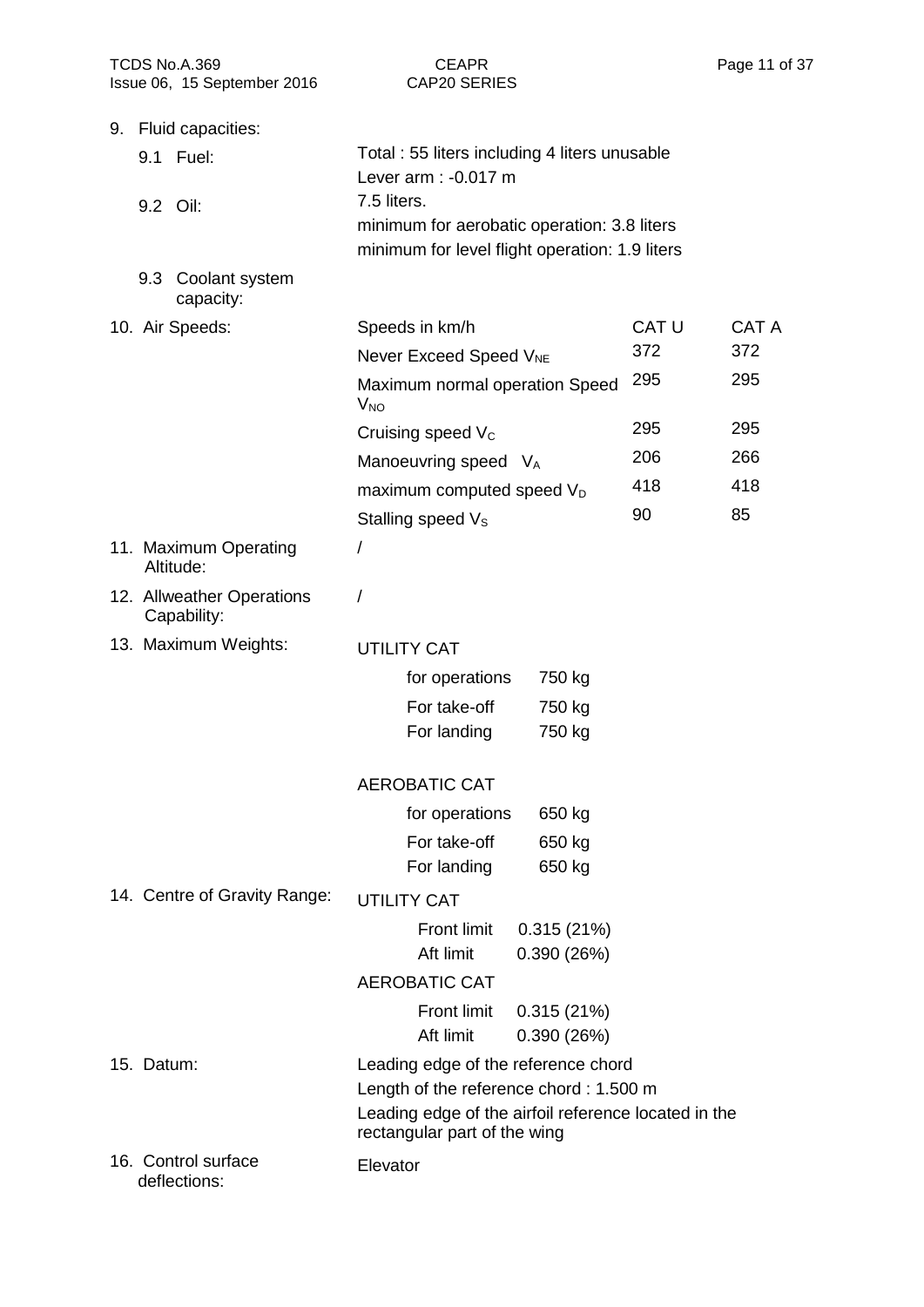|                                            |                | Up                                  | $20^{\circ}$ ±2°                                           |
|--------------------------------------------|----------------|-------------------------------------|------------------------------------------------------------|
|                                            |                | Down                                | $25^\circ \pm 2^\circ$                                     |
|                                            | Ailerons       |                                     |                                                            |
|                                            |                | Up                                  | $22^\circ \pm 2^\circ$                                     |
|                                            |                | Down                                | $18^\circ \pm 2^\circ$                                     |
|                                            | Rudder         |                                     |                                                            |
|                                            |                | Left                                | $25^\circ \pm 2^\circ$                                     |
|                                            |                | Right                               | $25^\circ \pm 2^\circ$                                     |
|                                            | elevator tab   |                                     |                                                            |
|                                            |                | manual                              |                                                            |
|                                            |                | Tab up                              | $15^\circ \pm 2^\circ$                                     |
|                                            |                | tab down                            | $15^\circ \pm 2^\circ$                                     |
| 17. Levelling Means:                       |                | horizontal reference                | Spirit Level: marks are made on the fuselage to define the |
| 18. Minimum Flight Crew:                   | 1 pilot        |                                     |                                                            |
|                                            |                | Lever $arm: 0.95 m$                 |                                                            |
| 19. Maximum Passenger<br>Seating Capacity: |                | No passengers. Single seat airplane |                                                            |
| 20. Baggage/Cargo                          |                | Maximum mass: 50 kg                 |                                                            |
| Compartments:                              |                | Lever $arm: 1.60 m$                 |                                                            |
|                                            |                | Allowed only in CAT U               |                                                            |
| 21. Wheels and Tyres:                      | model          |                                     | A.M.C. SAB T 10.A                                          |
|                                            | width          |                                     | 2.06 <sub>m</sub>                                          |
|                                            |                | Main Wheel Tire Size 380 x 150      |                                                            |
|                                            |                | Tire pressure (bars)                | 2 bars                                                     |
|                                            | Auxiliary gear |                                     | 155x50                                                     |
|                                            | pressure       | Shock absorber                      | 8 bars                                                     |

22. (Reserved):

## **B.IV. Operating and Service Instructions**

# 1. Flight Manual:

| <b>Reference</b> | <b>Edition</b> | revision |
|------------------|----------------|----------|
| 00365            | 1 Q            | none     |

#### 2. Maintenance Manual:

| <b>Reference</b> | <b>Edition</b> | revision |
|------------------|----------------|----------|
| 00366            |                | none     |

**B.V. Notes:**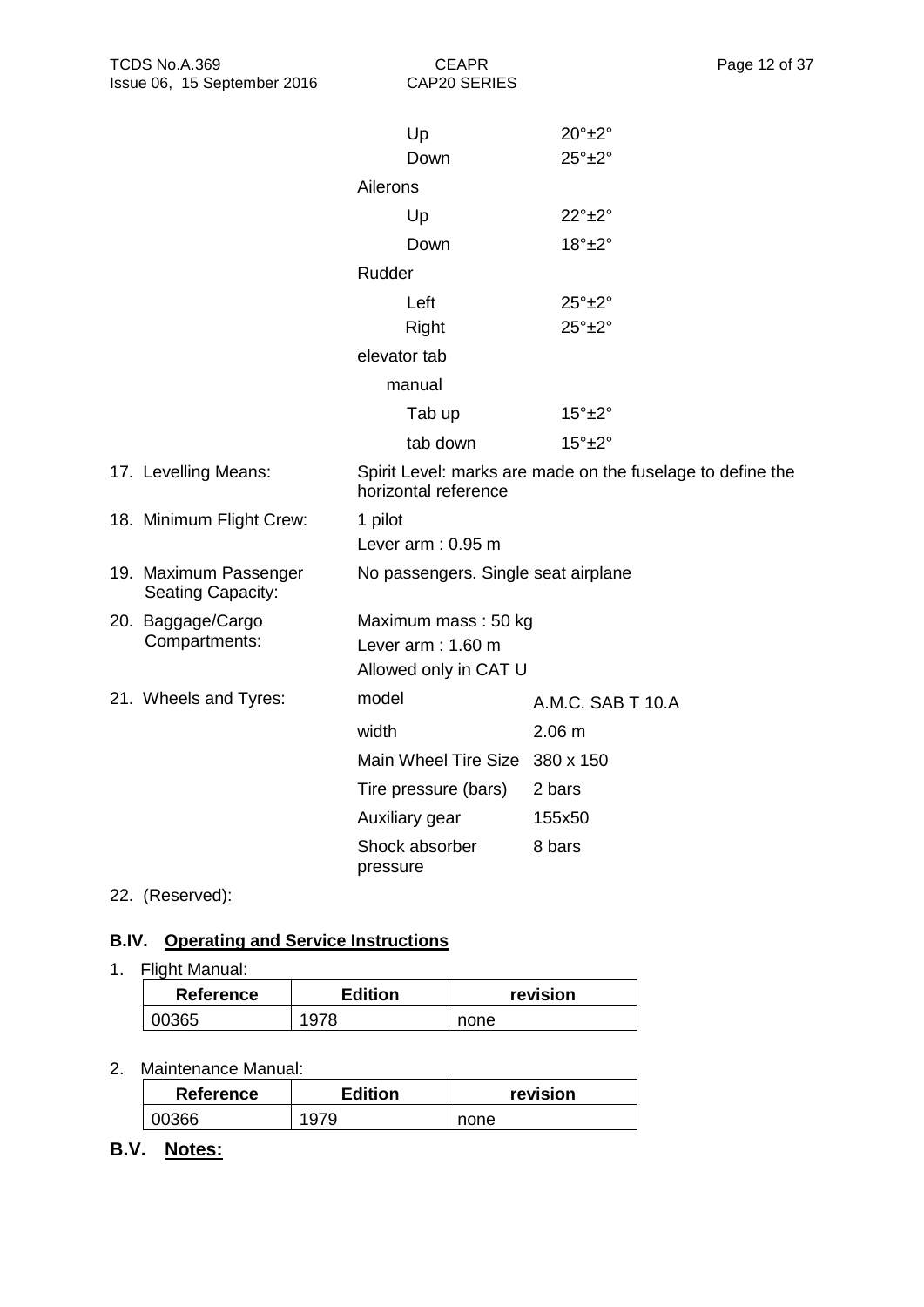### **SECTION C: CAP21**

#### **C.I. General**

| 1. Data Sheet No.:                 | <b>EASA A.369</b>             |
|------------------------------------|-------------------------------|
| 2. a) Type:                        | CAP20 series                  |
| b) Model:                          | <b>CAP21</b>                  |
| c) Variant:                        | N/A                           |
| 3. Airworthiness Category:         | Normal and Aerobatic category |
| 4. Type Certificate Holder:        | <b>CEAPR</b>                  |
| 5. Manufacturer:                   | N/A                           |
| 6. Certification Application Date: | 04/05/1983                    |

- 7. (Reserved)
- 8. The EASA Type Certificate replaces DGAC-France Type Certificate N°69

### **C.II. EASA Certification Basis**

| 1. Reference Date for determining<br>the applicable requirements: | 11th may 1971                                                                                                                 |
|-------------------------------------------------------------------|-------------------------------------------------------------------------------------------------------------------------------|
| 2. Airworthiness Requirements:                                    | FAR23 amendments 1 to 12                                                                                                      |
| 3Special Conditions:                                              | • additional requirement: §23.1581 of FAR23<br>amendment 23<br>• additional requirements: §3.397 from AIR 2052A<br>regulation |

installation of a continuous accelerometer

- 
- 4. Exemptions: • exemption to FAR 23.207 : no stall warning installation
	- exemption to §23.177a.2
	- exemption to §23.173 (no back load on the pitch control and deflection very slight at low speeds during clim at full power with rear balance)

- 5. Deviations:
- 6. Equivalent Safety Findings:
- 7. Requirements elected to comply:
- 8. Environmental Standards:
- 9. (Reserved) Additional National Requirements:
- 10. (Reserved)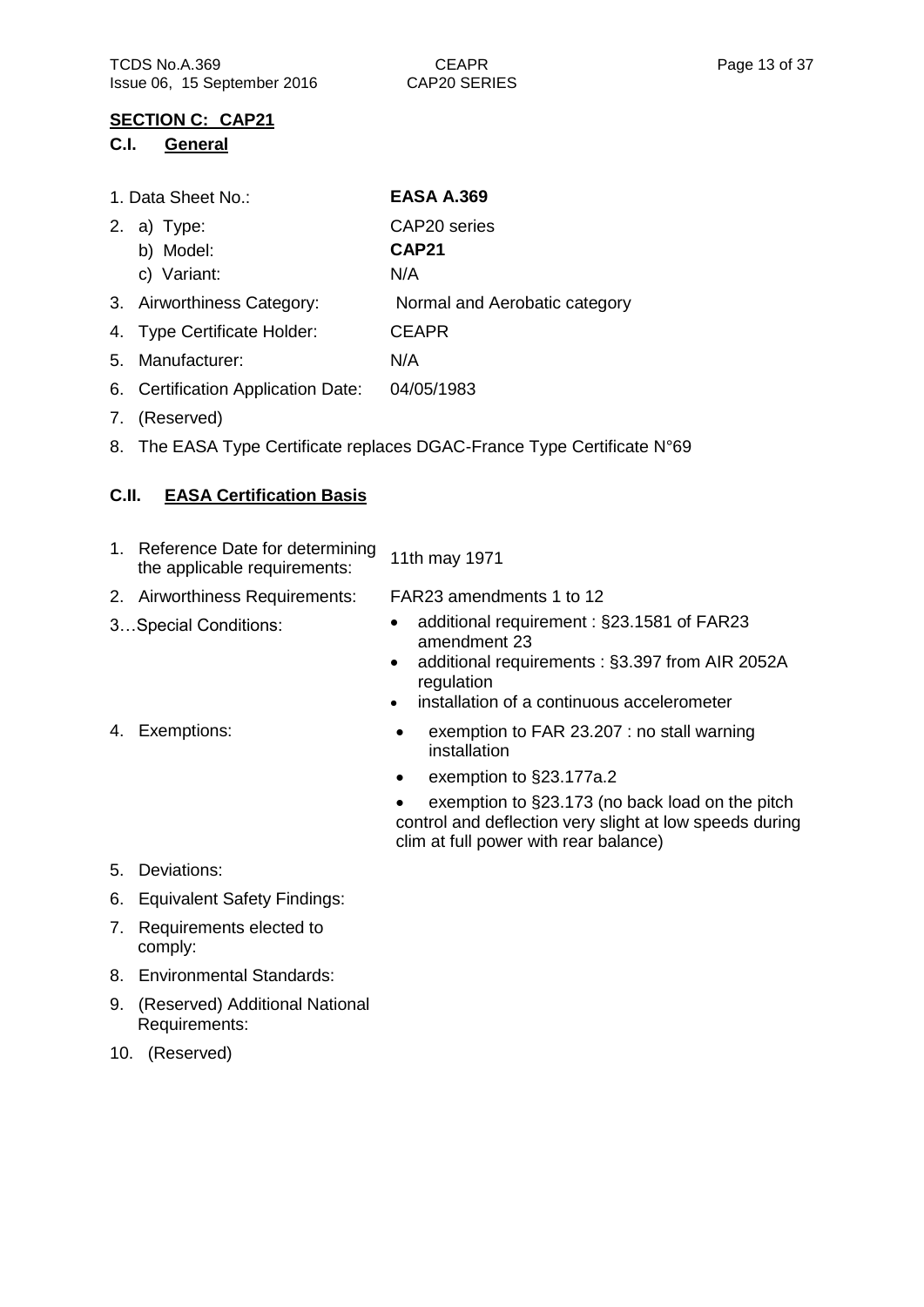# **C.III. Technical Characteristics and Operational Limitations**

|    | 1. Type Design Definition: | Documents:<br>- 1002700 (Drawing Ata format)<br>- 1002701 (Drawing nomenclature)                                                                                           |  |
|----|----------------------------|----------------------------------------------------------------------------------------------------------------------------------------------------------------------------|--|
|    | 2. Description:            | Single-engine, single-seat, low-wing airplane, wood<br>construction, fixed conventional landing gear.                                                                      |  |
| 3. | Equipment:                 | The basic required equipment as prescribed in the<br>applicable airworthiness regulations (see Certification Basis)<br>must be installed in the aircraft for certification |  |
|    | 4. Dimensions:             | Span<br>8.08 (+0.70 with tanks) m                                                                                                                                          |  |
|    |                            | 6.46 m<br>Length                                                                                                                                                           |  |
|    |                            | 1.80 <sub>m</sub><br>Height                                                                                                                                                |  |
|    |                            | Wing Area<br>$9.4 \, \text{m}^2$                                                                                                                                           |  |
|    | 5. Engine:                 |                                                                                                                                                                            |  |
|    | 5.1.1<br>Model:            | LYCOMING AEIO-360-A1B (200HP) or IO-360-A1B<br>equipped for inverted flight                                                                                                |  |
|    | 5.1.2 Type Certificate:    | <b>USA 1E10</b>                                                                                                                                                            |  |
|    | 5.1.3 Limitations:         | For power-plant limits refer to AFM latest revision                                                                                                                        |  |
|    | 6. Load factors:           | <b>NORMAL CAT</b>                                                                                                                                                          |  |
|    |                            | Positive n<br>$+3.8$                                                                                                                                                       |  |
|    |                            | Negative n<br>$-1.52$                                                                                                                                                      |  |
|    |                            | <b>AEROBATIC CAT</b>                                                                                                                                                       |  |
|    |                            | Positive n<br>$+8$                                                                                                                                                         |  |
|    |                            | Negative n<br>-6                                                                                                                                                           |  |
|    | 7. Propeller:              |                                                                                                                                                                            |  |
|    | Model:<br>7.1              | <b>HARTZELL</b><br>Hub: HC-C2YK-4BF<br><b>Blades: FC-7666 A2</b>                                                                                                           |  |
|    | 7.2 Type Certificate:      | EASA.IM.P.130                                                                                                                                                              |  |
|    | 7.3 Number of blades:      | 2                                                                                                                                                                          |  |
|    | 7.4 Diameter:              | 189 cm                                                                                                                                                                     |  |
|    | 7.5 Sense of Rotation:     | clockwise                                                                                                                                                                  |  |
|    | 7.6 Governor               | Woodward 210693                                                                                                                                                            |  |
|    | 8. Fluids:                 |                                                                                                                                                                            |  |
|    | 8.1 Fuel:                  | Aviation gas                                                                                                                                                               |  |
|    |                            | Grade 100/130 or 100LL                                                                                                                                                     |  |
|    | 8.2 Oil:                   | Above 16°C: SAE 50<br>Between -1°C and +32°C : SAE 40<br>Between -18°C and +21°C : SAE 30<br>Below -23°C: SAE 20                                                           |  |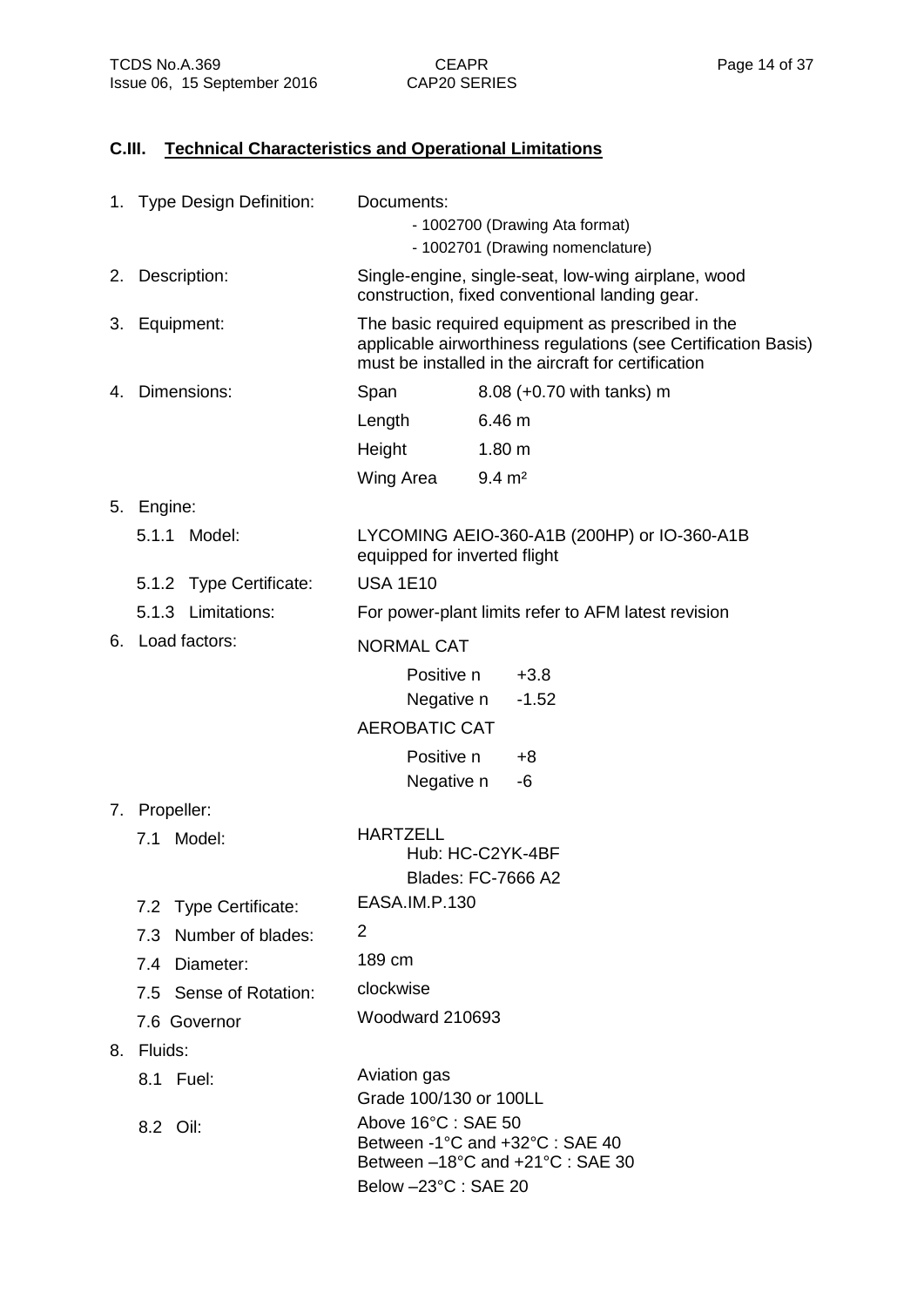| TCDS No.A.369<br>Issue 06, 15 September 2016 | <b>CEAPR</b><br>CAP20 SERIES                                                                                 |              | Page 15 of 37 |
|----------------------------------------------|--------------------------------------------------------------------------------------------------------------|--------------|---------------|
| 8.3 Coolant:                                 | N/A                                                                                                          |              |               |
| 9. Fluid capacities:                         |                                                                                                              |              |               |
| 9.1 Fuel:                                    | One tank in the fuselage of 41L including 1 liter unusable<br>Lever $arm: 0.06 m$                            |              |               |
|                                              | Two tanks at wing tips of 40 L each. Only in CAT N                                                           |              |               |
| 9.2 Oil:                                     | 7.5 liters.<br>minimum for aerobatic operation: 3.8 liters<br>minimum for level flight operation: 1.9 liters |              |               |
| 9.3 Coolant system<br>capacity:              |                                                                                                              |              |               |
| 10. Air Speeds:                              | Speeds in km/h                                                                                               | <b>CAT N</b> | <b>CAT A</b>  |
|                                              | Never Exceed Speed V <sub>NE</sub>                                                                           | 303          | 372           |
|                                              | Maximum normal operation Speed<br>$V_{NO}$                                                                   | 238          | 300           |
|                                              | Cruising speed V <sub>c</sub>                                                                                | 238          | 300           |
|                                              | Manoeuvring speed VA                                                                                         | 206          | 270           |
|                                              | maximum computed speed V <sub>D</sub>                                                                        | 333          | 418           |
|                                              | Stalling speed V <sub>s</sub>                                                                                | 90           | 85            |
| 11. Maximum Operating<br>Altitude:           | $\prime$                                                                                                     |              |               |
| 12. Allweather Operations<br>Capability:     | $\prime$                                                                                                     |              |               |
| 13. Maximum Weights:                         | <b>NORMAL CAT</b>                                                                                            |              |               |
|                                              | for operations<br>700 kg                                                                                     |              |               |
|                                              | For take-off<br>700 kg                                                                                       |              |               |
|                                              | For landing<br>700 kg                                                                                        |              |               |
|                                              | <b>AEROBATIC CAT</b>                                                                                         |              |               |
|                                              | for operations<br>620 kg                                                                                     |              |               |
|                                              | For take-off<br>620 kg                                                                                       |              |               |
|                                              | For landing<br>620 kg                                                                                        |              |               |
| 14. Centre of Gravity Range:                 | <b>NORMAL CAT</b>                                                                                            |              |               |
|                                              | <b>Front limit</b><br>0.252(18%)<br>Aft limit<br>0.385(27.5%)                                                |              |               |
|                                              | <b>AEROBATIC CAT</b>                                                                                         |              |               |
|                                              | <b>Front limit</b><br>0.252(18%)<br>Aft limit<br>0.406(29%)                                                  |              |               |
| 15. Datum:                                   | Leading edge of the reference chord<br>Length of the reference chord: 1.4 m                                  |              |               |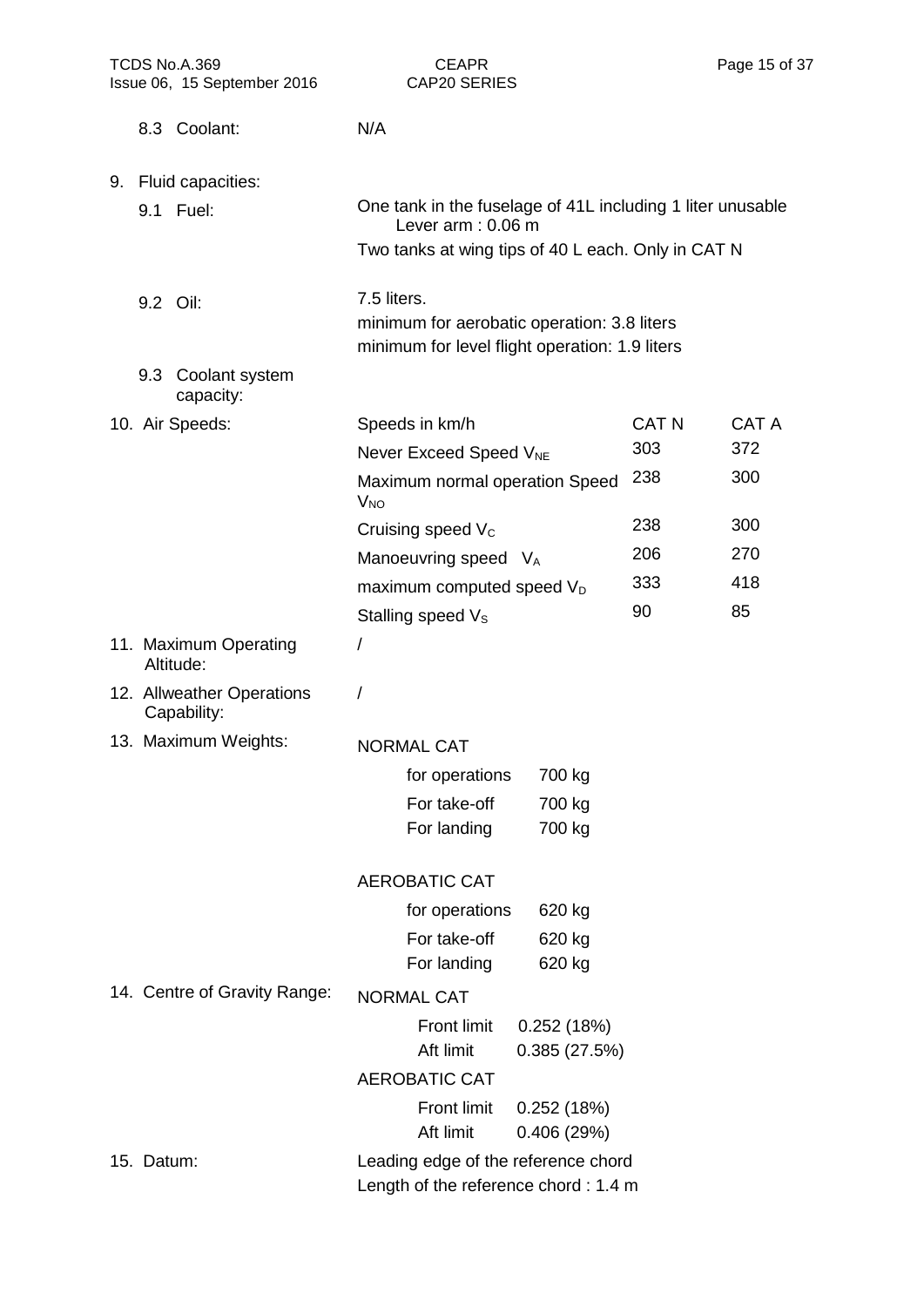| TCDS No.A.369<br>Issue 06, 15 September 2016 | <b>CEAPR</b><br>Page 16 of 37<br>CAP20 SERIES                                      |                                                        |  |
|----------------------------------------------|------------------------------------------------------------------------------------|--------------------------------------------------------|--|
|                                              | plane of the airplane                                                              | Position of this reference chord: 0.40 m from symmetry |  |
| 16. Control surface                          | Elevator                                                                           |                                                        |  |
| deflections:                                 | Up                                                                                 | $20^\circ \pm 2^\circ$                                 |  |
|                                              | Down                                                                               | $23^\circ \pm 2^\circ$                                 |  |
|                                              | Ailerons                                                                           |                                                        |  |
|                                              | Up                                                                                 | $24^\circ \pm 2^\circ$                                 |  |
|                                              | Down                                                                               | $20^\circ \pm 2^\circ$                                 |  |
|                                              | Rudder                                                                             |                                                        |  |
|                                              | Left                                                                               | $30^{\circ +0.5}_{-2^{\circ}}$                         |  |
|                                              | Right                                                                              | $30^{\circ +0.5}_{-2}$                                 |  |
|                                              | elevator tab                                                                       |                                                        |  |
|                                              | manual                                                                             |                                                        |  |
|                                              | Tab up                                                                             | $25^\circ \pm 2^\circ$                                 |  |
|                                              | tab down                                                                           | $15^\circ \pm 2^\circ$                                 |  |
| 17. Levelling Means:                         | Spirit Level: marks are made on the fuselage to define the<br>horizontal reference |                                                        |  |
| 18. Minimum Flight Crew:                     | 1 pilot                                                                            |                                                        |  |
|                                              | Lever arm: 0.881 m                                                                 |                                                        |  |
| 19. Maximum Passenger<br>Seating Capacity:   | No passengers. Single seat airplane                                                |                                                        |  |
| 20. Baggage/Cargo                            | Maximum mass: 30 kg                                                                |                                                        |  |
| Compartments:                                | Lever arm: 1.60 m                                                                  |                                                        |  |
|                                              | Allowed only in CAT N                                                              |                                                        |  |
| 21. Wheels and Tyres:                        | model                                                                              | A.M.C. Glass fiber Leaf spring                         |  |
|                                              | width                                                                              | 2.40 m                                                 |  |
|                                              | <b>Main Wheel Tire Size</b>                                                        | $5.00 \times 5$                                        |  |
|                                              | Tire pressure (bars)                                                               | 2 bars                                                 |  |
|                                              | Auxiliary gear                                                                     | 6.00x2                                                 |  |
|                                              | Shock absorber<br>pressure                                                         | <b>NA</b>                                              |  |
|                                              |                                                                                    |                                                        |  |

## 22. (Reserved):

# **C.IV. Operating and Service Instructions**

# 1. Flight Manual:

| <b>Reference</b> | revision<br><b>Edition</b> |                 |
|------------------|----------------------------|-----------------|
| กกวล7            | 1983.                      | 3 of 07/01/2016 |

2. Maintenance Manual: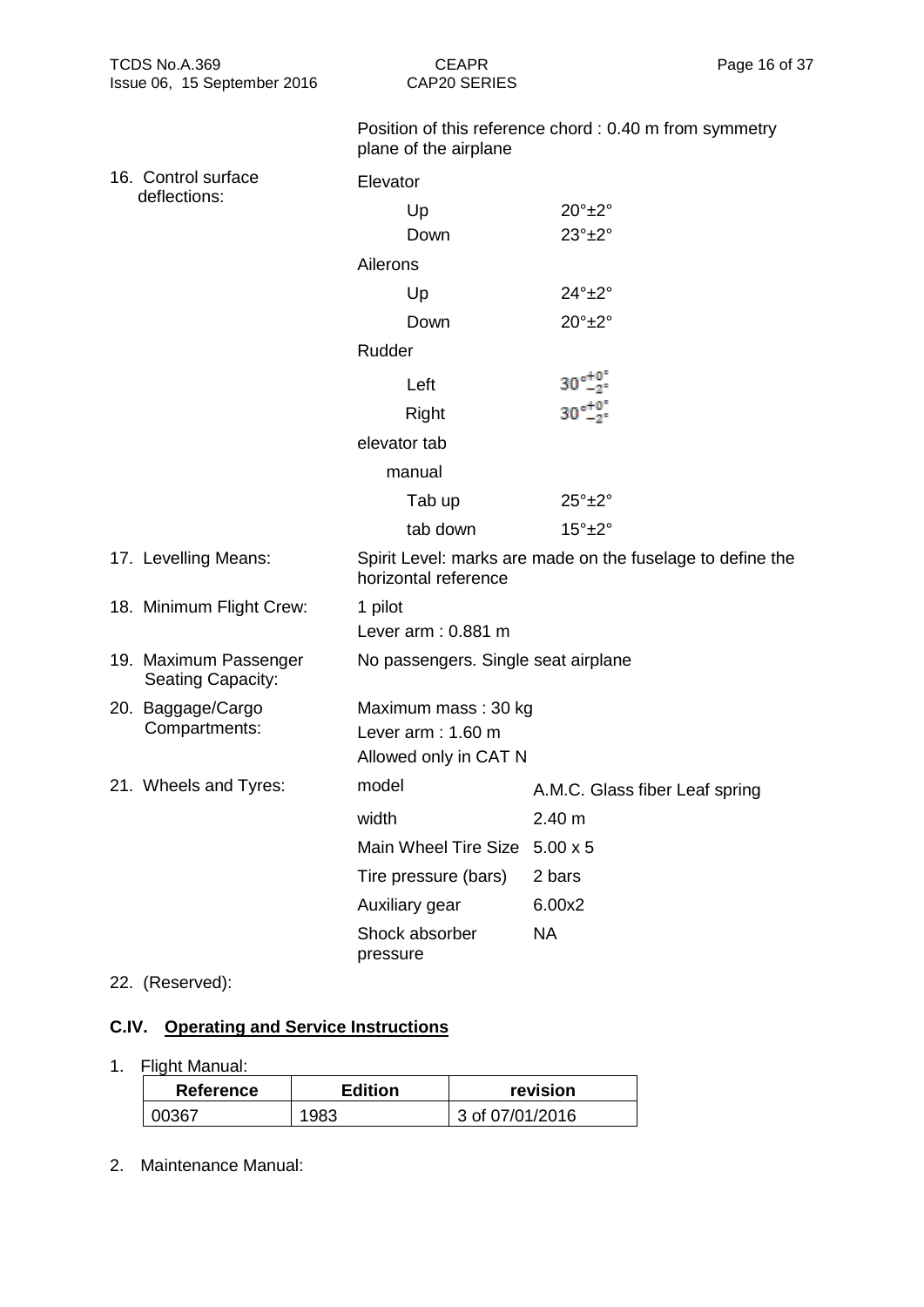| <b>Reference</b> | <b>Edition</b> | revision |
|------------------|----------------|----------|
| 00368            | 1982           | none     |

# **C.V. Notes:**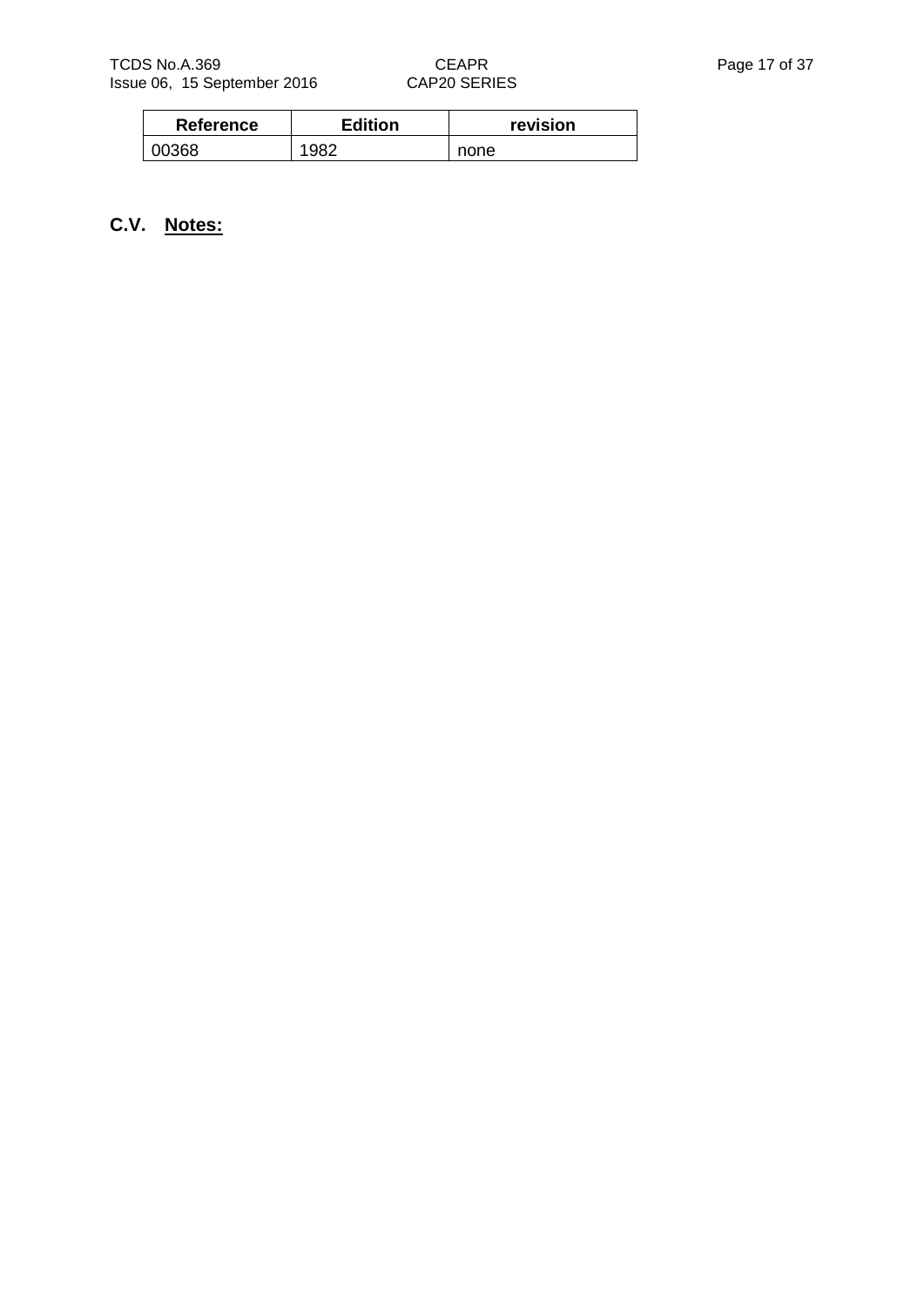### **SECTION D: CAP230**

#### **D.I. General**

| 1. Data Sheet No.:                 | <b>EASA A.369</b>             |
|------------------------------------|-------------------------------|
| 2. a) Type:                        | CAP20 series                  |
| b) Model:                          | <b>CAP230</b>                 |
| c) Variant:                        | N/A                           |
| 3. Airworthiness Category:         | Normal and Aerobatic category |
| 4. Type Certificate Holder:        | <b>CEAPR</b>                  |
| 5. Manufacturer:                   | N/A                           |
| 6. Certification Application Date: | 02/10/1989                    |

- 7. (Reserved)
- 8. The EASA Type Certificate replaces DGAC-France Type Certificate N°69

### **D.II. EASA Certification Basis**

| 1. Reference Date for determining<br>the applicable requirements: | 11th may 1971                             |
|-------------------------------------------------------------------|-------------------------------------------|
| 2. Airworthiness Requirements:                                    | FAR23 amendments 1 to 12                  |
| 3Special Conditions:                                              | additional requirement: §23.1581 of FAR23 |

- amendment 23 • additional requirements : §3.397 from AIR 2052A
- regulation • installation of a continuous accelerometer

- 
- 4. Exemptions: exemption to FAR 23.207 : no stall warning
	- installation ● exemption to §23.177a.2
	- exemption to §23.173
	- exemption to §23.1193d (this is acceptable for an aerobatic airplane, dedicated to very high level competitions, in which the downward visibility requires windows in the floor)
	- exemption to §23.735b (airplane designed for high level aerobatic championship, it needs powerful engine)

- 5. Deviations:
- 6. Equivalent Safety Findings:
- 7. Requirements elected to comply:
- 8. Environmental Standards:
- 9. (Reserved) Additional National Requirements:
- 10. (Reserved)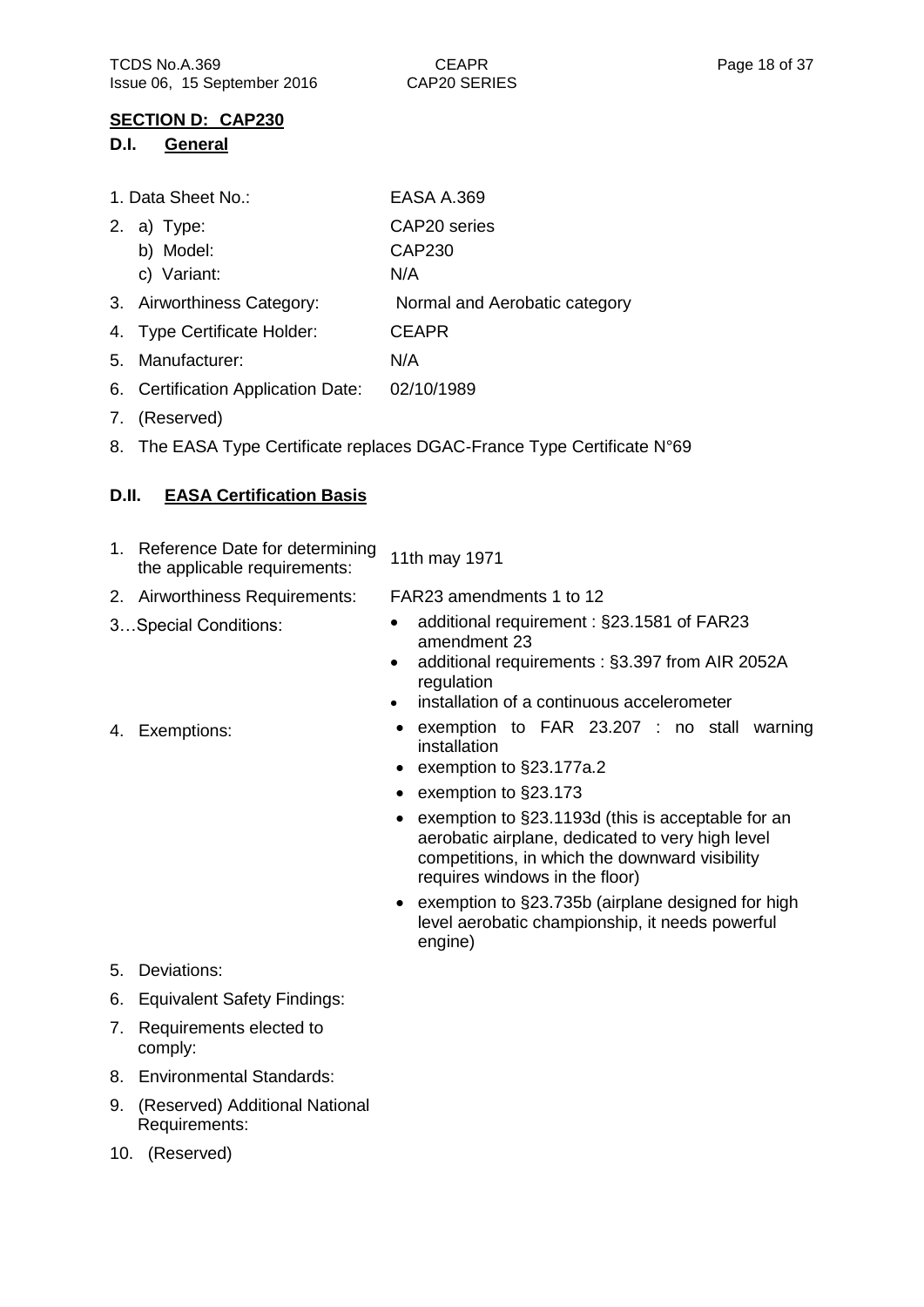## **D.III. Technical Characteristics and Operational Limitations**

|    | 1. Type Design Definition: | Documents:<br>- 1002700 (Drawing Ata format)<br>- 1002701 (Drawing nomenclature)                                                                                           |  |
|----|----------------------------|----------------------------------------------------------------------------------------------------------------------------------------------------------------------------|--|
|    | 2. Description:            | Single-engine, single-seat, low-wing airplane, wood<br>construction, fixed conventional landing gear.                                                                      |  |
|    | 3. Equipment:              | The basic required equipment as prescribed in the<br>applicable airworthiness regulations (see Certification Basis)<br>must be installed in the aircraft for certification |  |
| 4. | Dimensions:                | Span<br>8.08 m                                                                                                                                                             |  |
|    |                            | Length<br>6.75 m                                                                                                                                                           |  |
|    |                            | 1.80 <sub>m</sub><br>Height                                                                                                                                                |  |
|    |                            | Wing Area<br>$9.66 \text{ m}^2$                                                                                                                                            |  |
|    | 5. Engine:                 |                                                                                                                                                                            |  |
|    | Model:<br>5.1.1            | LYCOMING AEIO-540-L1B5D                                                                                                                                                    |  |
|    | 5.1.2 Type Certificate:    | <b>USA 1E4</b>                                                                                                                                                             |  |
|    | 5.1.3 Limitations:         | For power-plant limits refer to AFM latest revision                                                                                                                        |  |
|    | 6. Load factors:           | <b>NORMAL CAT</b>                                                                                                                                                          |  |
|    |                            | Positive n<br>$+3.8$                                                                                                                                                       |  |
|    |                            | Negative n<br>$-1.52$                                                                                                                                                      |  |
|    |                            | <b>AEROBATIC CAT</b>                                                                                                                                                       |  |
|    |                            | Positive n<br>$+10$                                                                                                                                                        |  |
|    |                            | Negative n<br>$-10$                                                                                                                                                        |  |
|    | 7. Propeller:              |                                                                                                                                                                            |  |
|    | 7.1 Model:                 | <b>HARTZELL</b><br>Hub: HC-C2YR-4CF                                                                                                                                        |  |
|    |                            | Blades: FC-8475-6                                                                                                                                                          |  |
|    | 7.2 Type Certificate:      | EASA.IM.P.130                                                                                                                                                              |  |
|    | 7.3 Number of blades:      | 2                                                                                                                                                                          |  |
|    | 7.4 Diameter:              | 189 cm                                                                                                                                                                     |  |
|    | 7.5 Sense of Rotation:     | clockwise                                                                                                                                                                  |  |
|    | 7.6 Governor               | Woodward 210688                                                                                                                                                            |  |
|    | 8. Fluids:                 |                                                                                                                                                                            |  |
|    | 8.1 Fuel:                  | Aviation gas                                                                                                                                                               |  |
|    |                            | Grade 100/130 or 100LL                                                                                                                                                     |  |
|    | 8.2 Oil:                   | TOTAL AERO DM 15W50                                                                                                                                                        |  |
|    | 8.3 Coolant:               | N/A                                                                                                                                                                        |  |

9. Fluid capacities: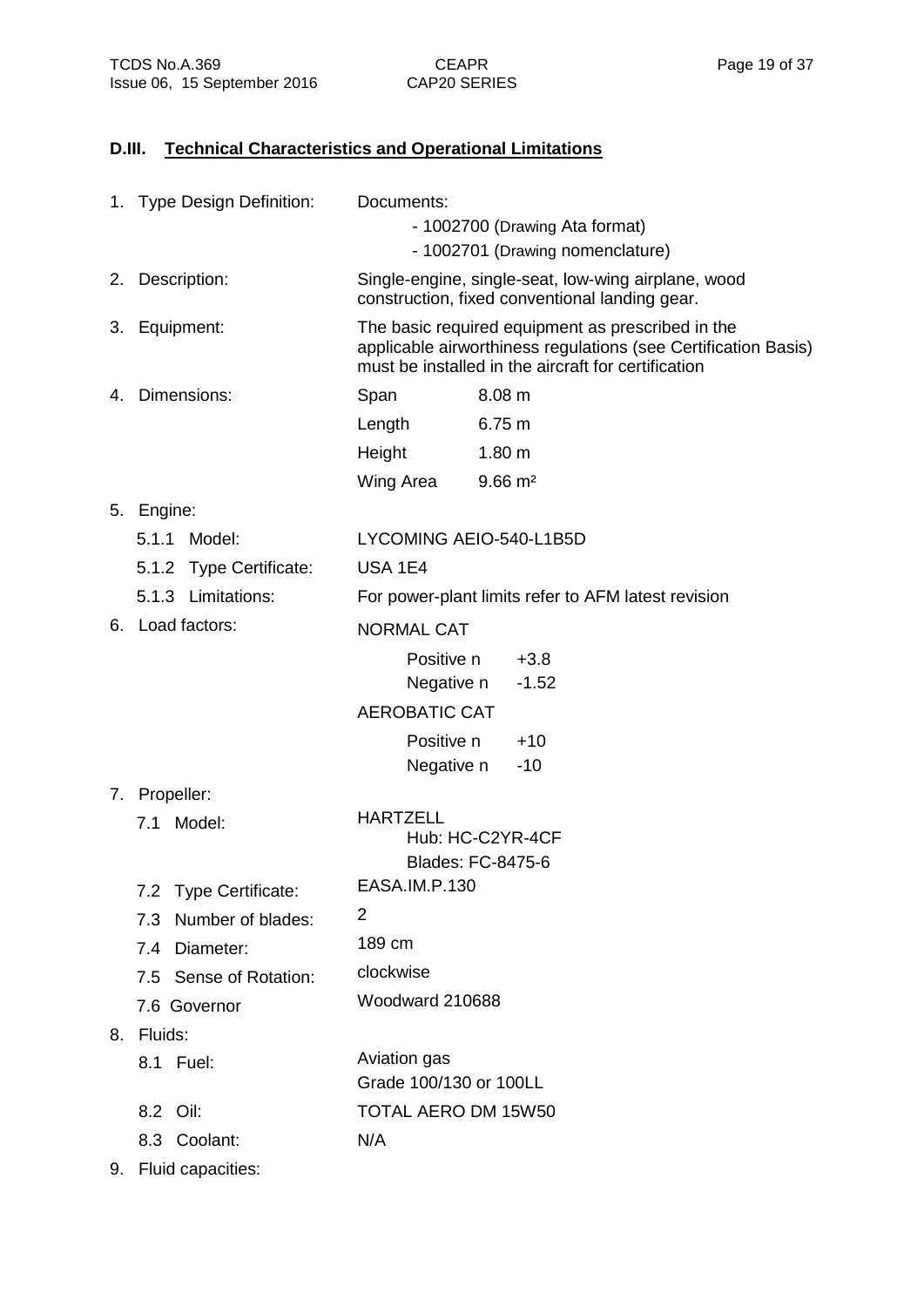| TCDS No.A.369<br>Issue 06, 15 September 2016 | <b>CEAPR</b><br>CAP20 SERIES                                                                                                   | Page 20 of 37                |  |  |
|----------------------------------------------|--------------------------------------------------------------------------------------------------------------------------------|------------------------------|--|--|
| 9.1 Fuel:                                    | One tank in the fuselage of 65 L usable.<br>Lever $arm: 0.16 m$                                                                |                              |  |  |
| 9.2 Oil:                                     | 15.1 liters.                                                                                                                   |                              |  |  |
|                                              | minimum for level flight operation: 7.6 liters                                                                                 |                              |  |  |
| 9.3 Coolant system<br>capacity:              |                                                                                                                                |                              |  |  |
| 10. Air Speeds:                              | Speeds in km/h                                                                                                                 | <b>CAT N</b><br><b>CAT A</b> |  |  |
|                                              | Never Exceed Speed V <sub>NE</sub>                                                                                             | 320<br>400                   |  |  |
|                                              | Maximum normal operation Speed<br><b>V<sub>NO</sub></b>                                                                        | 255<br>300                   |  |  |
|                                              | Cruising speed V <sub>c</sub>                                                                                                  | 255<br>300                   |  |  |
|                                              | Manoeuvring speed VA                                                                                                           | 300<br>193                   |  |  |
|                                              | maximum computed speed V <sub>D</sub>                                                                                          | 352<br>445                   |  |  |
|                                              | Stalling speed V <sub>s</sub>                                                                                                  | 100<br>95                    |  |  |
| 11. Maximum Operating<br>Altitude:           | /                                                                                                                              |                              |  |  |
| 12. Allweather Operations<br>Capability:     | /                                                                                                                              |                              |  |  |
| 13. Maximum Weights:                         | <b>NORMAL CAT</b>                                                                                                              |                              |  |  |
|                                              | for operations<br>820 kg                                                                                                       |                              |  |  |
|                                              | For take-off<br>820 kg                                                                                                         |                              |  |  |
|                                              | For landing<br>820 kg                                                                                                          |                              |  |  |
|                                              | <b>AEROBATIC CAT</b>                                                                                                           |                              |  |  |
|                                              | for operations<br>730 kg                                                                                                       |                              |  |  |
|                                              | For take-off<br>730 kg                                                                                                         |                              |  |  |
|                                              | For landing<br>730 kg                                                                                                          |                              |  |  |
| 14. Centre of Gravity Range:                 | <b>NORMAL CAT</b>                                                                                                              |                              |  |  |
|                                              | <b>Front limit</b><br>0.33(23%)<br>Aft limit<br>0.432(30%)                                                                     |                              |  |  |
|                                              | <b>AEROBATIC CAT</b>                                                                                                           |                              |  |  |
|                                              | <b>Front limit</b><br>0.33(23%)                                                                                                |                              |  |  |
|                                              | Aft limit<br>0.432(30%)                                                                                                        |                              |  |  |
| 15. Datum:                                   | Leading edge of the airfoil reference located in the<br>rectangular part of the wing<br>Length of the reference chord: 1.500 m |                              |  |  |
| 16. Control surface                          | Elevator                                                                                                                       |                              |  |  |
| deflections:                                 | $20^\circ \pm 2^\circ$                                                                                                         |                              |  |  |
|                                              | Up<br>$23^\circ \pm 2^\circ$<br>Down                                                                                           |                              |  |  |
|                                              | Ailerons                                                                                                                       |                              |  |  |
|                                              |                                                                                                                                |                              |  |  |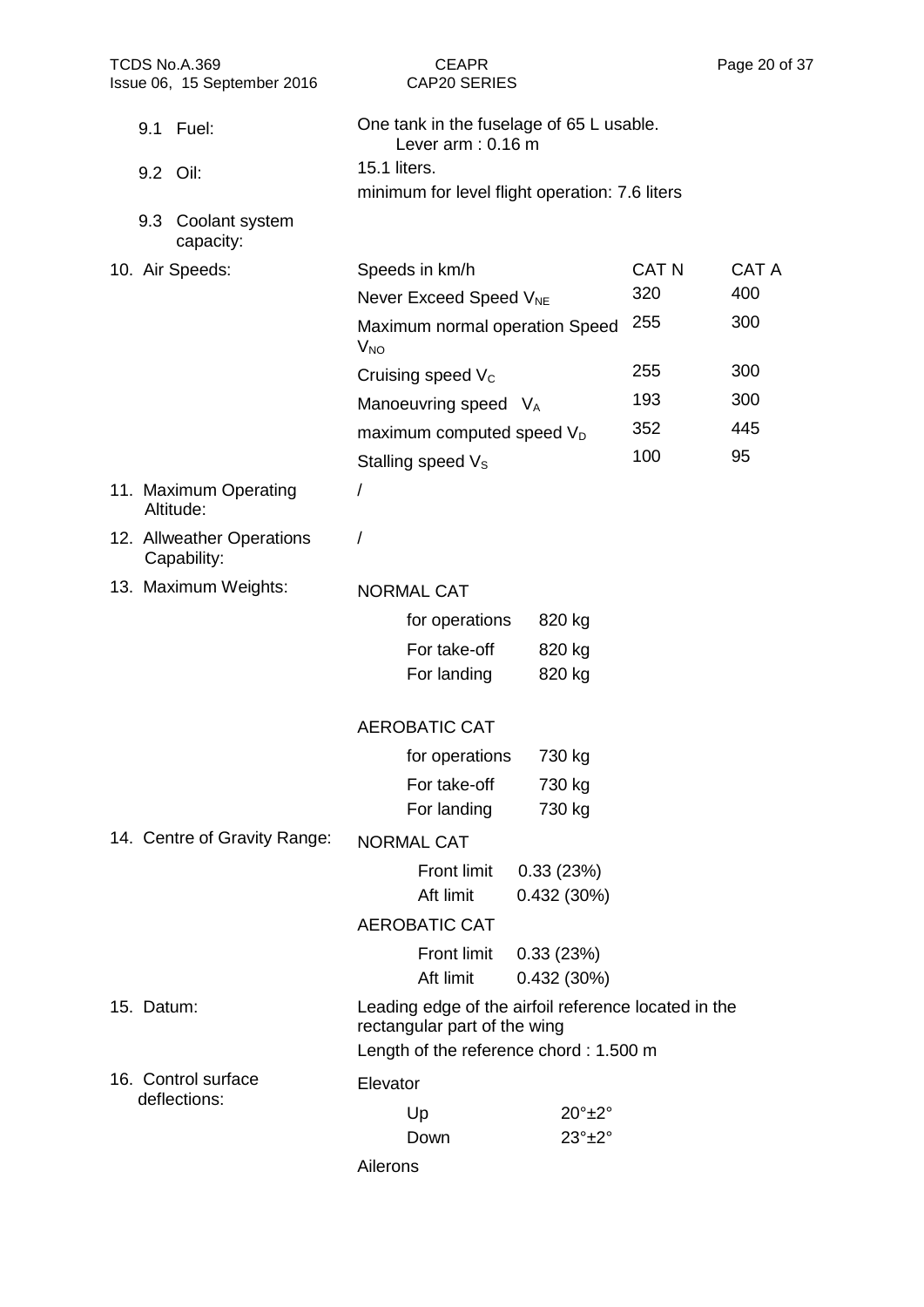CAP20 SERIES

|                                            | Up                                  | $26^\circ \pm 2^\circ$                                     |
|--------------------------------------------|-------------------------------------|------------------------------------------------------------|
|                                            | Down                                | $24^\circ \pm 2^\circ$                                     |
|                                            | Rudder                              |                                                            |
|                                            | Left                                | $30^{\circ +0.0}_{-2}$                                     |
|                                            | Right                               | $30_{-2}^{+0^{\circ}}$                                     |
|                                            | elevator tab                        |                                                            |
|                                            | manual                              |                                                            |
|                                            | Tab up                              | $25^\circ \pm 2^\circ$                                     |
|                                            | tab down                            | $15^\circ \pm 2^\circ$                                     |
| 17. Levelling Means:                       | horizontal reference                | Spirit Level: marks are made on the fuselage to define the |
| 18. Minimum Flight Crew:                   | 1 pilot                             |                                                            |
|                                            | Lever arm: 1.125 m                  |                                                            |
| 19. Maximum Passenger<br>Seating Capacity: | No passengers. Single seat airplane |                                                            |
| 20. Baggage/Cargo                          | Maximum mass: 20 kg                 |                                                            |
| Compartments:                              | Lever arm: 1.80 m                   |                                                            |
|                                            | Allowed only in CAT N               |                                                            |
| 21. Wheels and Tyres:                      | model                               | A.M.C. Glass fiber Leaf spring                             |
|                                            | width                               | 2.40 m                                                     |
|                                            | Main Wheel Tire Size 5.00 x 5       |                                                            |
|                                            | Tire pressure (bars)                | 2 bars                                                     |
|                                            | Auxiliary gear                      | 6.00x2                                                     |
|                                            | Shock absorber<br>pressure          | <b>NA</b>                                                  |

22. (Reserved):

## **D.IV. Operating and Service Instructions**

- 3. Flight Manual: Does not exist any more
- 4. Maintenance Manual: Does not exist any more

# **D.V. Notes:**

All CAP230 have been retrofited to become a CAP231. There is no remaining CAP230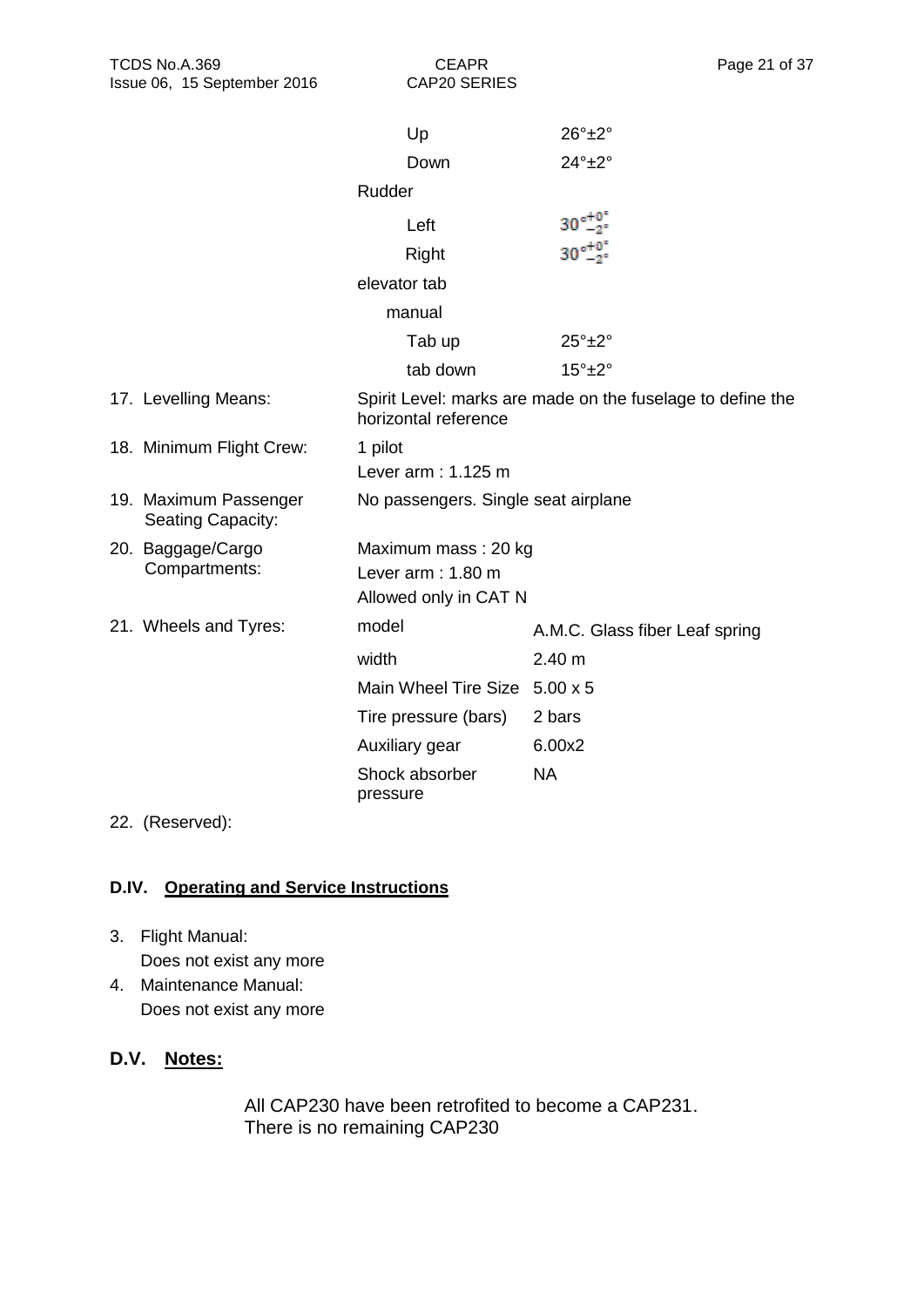### **SECTION E: CAP231**

### **E.I. General**

| 1. Data Sheet No.: | <b>EASA A.369</b> |
|--------------------|-------------------|
|--------------------|-------------------|

- 2. a) Type: b) Model: c) Variant: CAP20 series CAP231 N/A 3. Airworthiness Category: Normal and Aerobatic category 4. Type Certificate Holder: CEAPR
- 5. Manufacturer: N/A
- 6. Certification Application Date: 25/07/1990
- 7. (Reserved)
- 8. The EASA Type Certificate replaces DGAC-France Type Certificate N°69

### **E.II. EASA Certification Basis**

| 1. Reference Date for determining<br>the applicable requirements: | 11th may 1971            |
|-------------------------------------------------------------------|--------------------------|
| 2. Airworthiness Requirements:                                    | FAR23 amendments 1 to 12 |
|                                                                   |                          |

- 
- 3...Special Conditions: additional requirement : §23.1581 of FAR23 amendment 23
	- additional requirements : §3.397 from AIR 2052A regulation
	- installation of a continuous accelerometer
- 4. Exemptions: exemption to FAR 23.207 : no stall warning installation
	- exemption to §23.177a.2
	- exemption to §23.173
	- exemption to §23.1193d (this is acceptable for an aerobatic airplane, dedicated to very high level competitions, in which the downward visibility requires windows in the floor)
	- exemption to §23.735b (airplane designed for high level aerobatic championship, it needs powerful engine)

- 5. Deviations:
- 6. Equivalent Safety Findings:
- 7. Requirements elected to comply:
- 8. Environmental Standards:
- 9. (Reserved) Additional National Requirements:
- 10. (Reserved)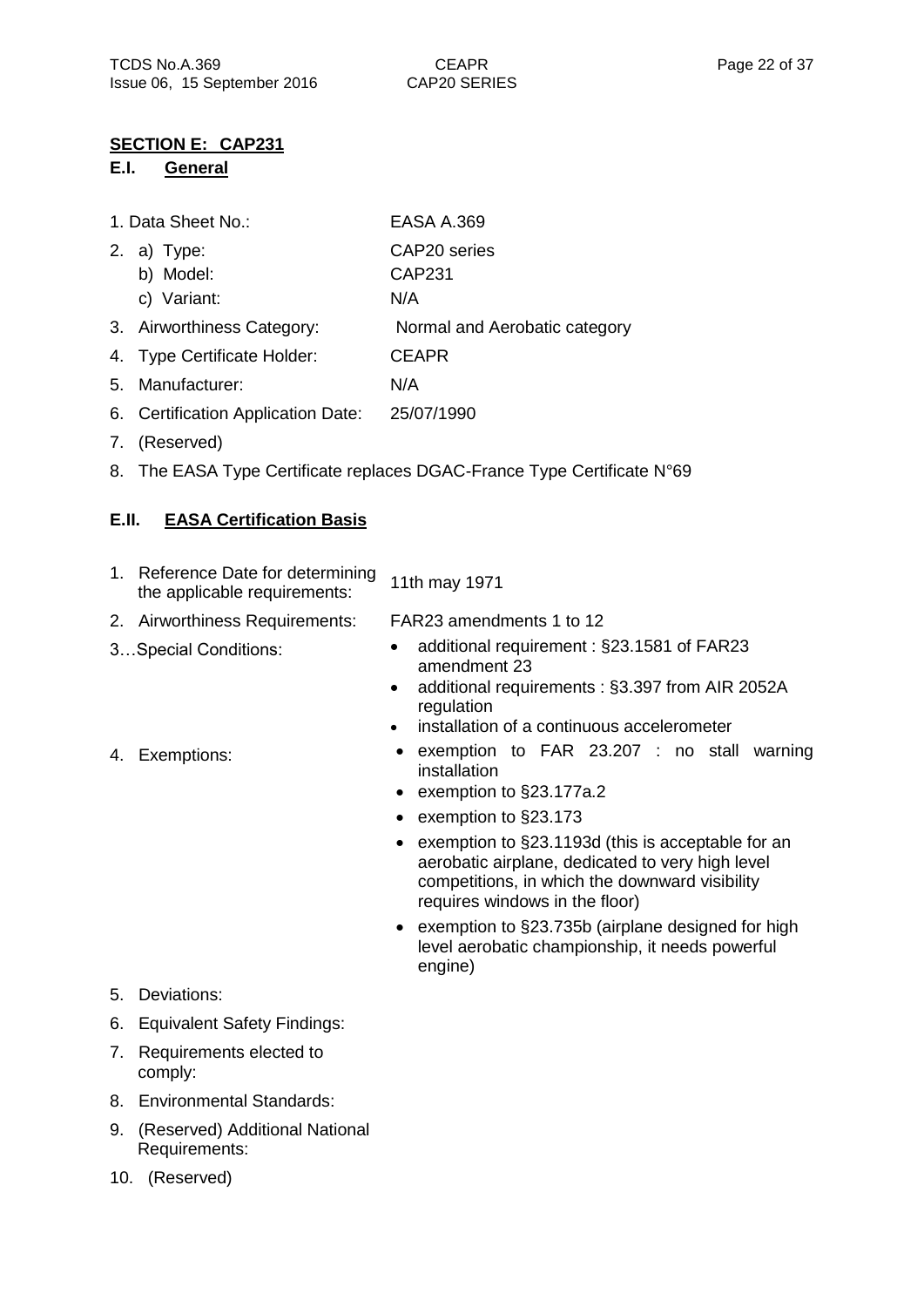# **E.III. Technical Characteristics and Operational Limitations**

|    | 1. Type Design Definition: | Documents:                                                                                            |                                                                                                                                                                            |                                                    |
|----|----------------------------|-------------------------------------------------------------------------------------------------------|----------------------------------------------------------------------------------------------------------------------------------------------------------------------------|----------------------------------------------------|
|    |                            | - 1002700 (Drawing Ata format)                                                                        |                                                                                                                                                                            |                                                    |
|    |                            |                                                                                                       | - 1002701 (Drawing nomenclature)                                                                                                                                           |                                                    |
|    | 2. Description:            | Single-engine, single-seat, low-wing airplane, wood<br>construction, fixed conventional landing gear. |                                                                                                                                                                            |                                                    |
|    | 3. Equipment:              |                                                                                                       | The basic required equipment as prescribed in the<br>applicable airworthiness regulations (see Certification Basis)<br>must be installed in the aircraft for certification |                                                    |
| 4. | Dimensions:                | Span                                                                                                  | 8.08 m                                                                                                                                                                     |                                                    |
|    |                            | Length                                                                                                | 6.75 m                                                                                                                                                                     |                                                    |
|    |                            | Height                                                                                                | 1.80 <sub>m</sub>                                                                                                                                                          |                                                    |
|    |                            | Wing Area                                                                                             | $9.86 \text{ m}^2$                                                                                                                                                         |                                                    |
|    | 5. Engine:                 |                                                                                                       |                                                                                                                                                                            |                                                    |
|    | 5.1.1 Model:               | LYCOMING AEIO-540-L1B5D                                                                               |                                                                                                                                                                            |                                                    |
|    | 5.1.2 Type Certificate:    | <b>USA 1E4</b>                                                                                        |                                                                                                                                                                            |                                                    |
|    | 5.1.3 Limitations:         |                                                                                                       | For power-plant limits refer to AFM latest revision                                                                                                                        |                                                    |
|    | 6. Load factors:           | <b>NORMAL CAT</b>                                                                                     |                                                                                                                                                                            |                                                    |
|    |                            | Positive n                                                                                            | $+3.8$                                                                                                                                                                     |                                                    |
|    |                            | Negative n                                                                                            | $-1.5$                                                                                                                                                                     |                                                    |
|    |                            | <b>AEROBATIC CAT</b>                                                                                  |                                                                                                                                                                            |                                                    |
|    |                            | Positive n                                                                                            | +9                                                                                                                                                                         |                                                    |
|    |                            | Negative n                                                                                            | -9                                                                                                                                                                         |                                                    |
|    | 7. Propeller:              |                                                                                                       |                                                                                                                                                                            |                                                    |
|    | Model:<br>7.1              | <b>HARTZELL</b><br>Hub: HC-C2YR-4CF<br>Blades: FC-8475-6                                              | MT-Propeller<br>Hub: MTV-9-BC<br><b>Blades: C200-15</b>                                                                                                                    | MT-Propeller<br>Hub: MTV-14-B-C<br>Blades: C190-17 |
|    | 7.2 Type Certificate:      | EASA.IM.P.130                                                                                         | Germany 32.130/65                                                                                                                                                          | EASA.P.017                                         |
|    | 7.3 Number of blades:      | 2                                                                                                     | 3                                                                                                                                                                          | 4                                                  |
|    | 7.4 Diameter:              | 189 cm                                                                                                | 200 cm                                                                                                                                                                     | 190 cm                                             |
|    | 7.5 Sense of Rotation:     | clockwise                                                                                             |                                                                                                                                                                            |                                                    |
|    | 7.6 Governor               |                                                                                                       | Woodward C210988 for each model of propeller                                                                                                                               |                                                    |
| 8. | Fluids:                    |                                                                                                       |                                                                                                                                                                            |                                                    |
|    | 8.1 Fuel:                  | Aviation gas<br>Grade 100/130 or 100LL                                                                |                                                                                                                                                                            |                                                    |
|    | 8.2 Oil:                   | TOTAL AERO DM 15W50                                                                                   |                                                                                                                                                                            |                                                    |
|    | 8.3 Coolant:               | N/A                                                                                                   |                                                                                                                                                                            |                                                    |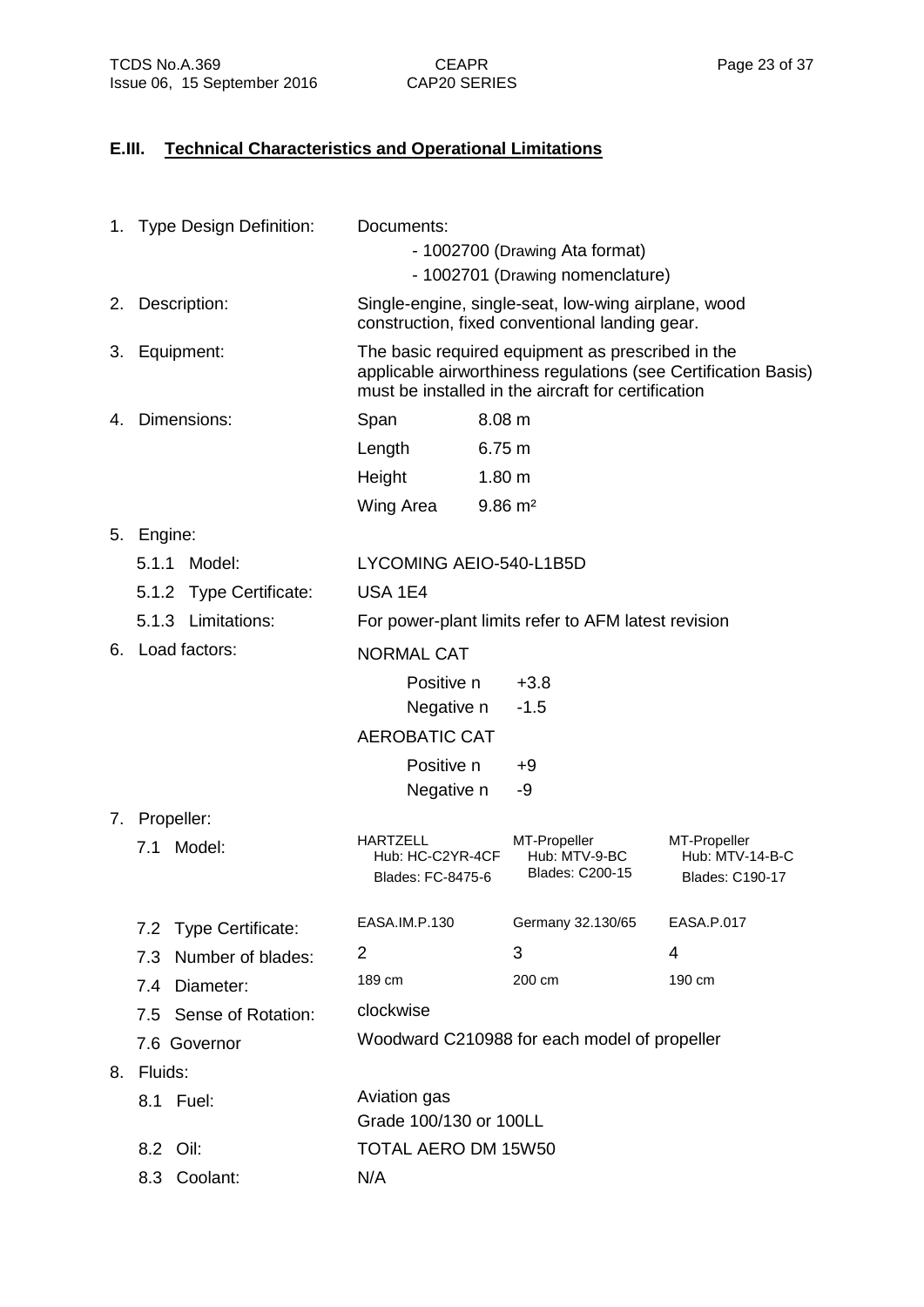| TCDS No.A.369<br>Issue 06, 15 September 2016 | <b>CEAPR</b><br><b>CAP20 SERIES</b>                                                              | Page 24 o             |
|----------------------------------------------|--------------------------------------------------------------------------------------------------|-----------------------|
| 9. Fluid capacities:                         |                                                                                                  |                       |
| 9.1 Fuel:                                    | One tank in the fuselage of 67 L including 2L unusable.<br>Lever $arm: 0.105 m$                  |                       |
| 9.2 Oil:                                     | <b>15.1 liters.</b>                                                                              |                       |
|                                              | minimum for level flight operation: 7.6 liters                                                   |                       |
|                                              | minimum for aerobatics operation: 8 liters                                                       |                       |
| 9.3 Coolant system<br>capacity:              |                                                                                                  |                       |
| 10. Air Speeds:                              | Speeds in km/h                                                                                   | <b>CAT N</b><br>CAT A |
|                                              | Never Exceed Speed V <sub>NE</sub>                                                               | 320<br>400            |
|                                              | Maximum normal operation Speed<br><b>V<sub>NO</sub></b>                                          | 255<br>295            |
|                                              | Cruising speed $V_c$                                                                             | 255<br>300            |
|                                              | Manoeuvring speed VA                                                                             | 193<br>300            |
|                                              | maximum computed speed V <sub>D</sub>                                                            | 352<br>445            |
|                                              | Stalling speed V <sub>s</sub>                                                                    | 100<br>98             |
|                                              | Maximum speed for flick rolls                                                                    | <b>NA</b><br>240      |
| 11. Maximum Operating<br>Altitude:           | T                                                                                                |                       |
| 12. Allweather Operations<br>Capability:     |                                                                                                  |                       |
| 13. Maximum Weights:                         | <b>NORMAL CAT</b>                                                                                |                       |
|                                              | for operations<br>820 kg                                                                         |                       |
|                                              | For take-off<br>820 kg                                                                           |                       |
|                                              | For landing<br>820 kg                                                                            |                       |
|                                              | <b>AEROBATIC CAT</b>                                                                             |                       |
|                                              | for operations<br>780 kg                                                                         |                       |
|                                              | For take-off<br>780 kg                                                                           |                       |
|                                              | For landing<br>780 kg                                                                            |                       |
| 14. Centre of Gravity Range:                 | <b>NORMAL CAT</b>                                                                                |                       |
|                                              | <b>Front limit</b><br>0.276(22.6%)                                                               |                       |
|                                              | Aft limit<br>0.377(30.9%)                                                                        |                       |
|                                              | <b>AEROBATIC CAT</b>                                                                             |                       |
|                                              | Front limit<br>0.276(22.6%)                                                                      |                       |
|                                              | Aft limit<br>0.377(30.9%)                                                                        |                       |
| 15. Datum:                                   | Leading edge of the reference chord                                                              |                       |
|                                              | Length of the reference chord: 1.220 m<br>Position of this reference chord: 1.97 m from symmetry |                       |
|                                              | plane of the airplane                                                                            |                       |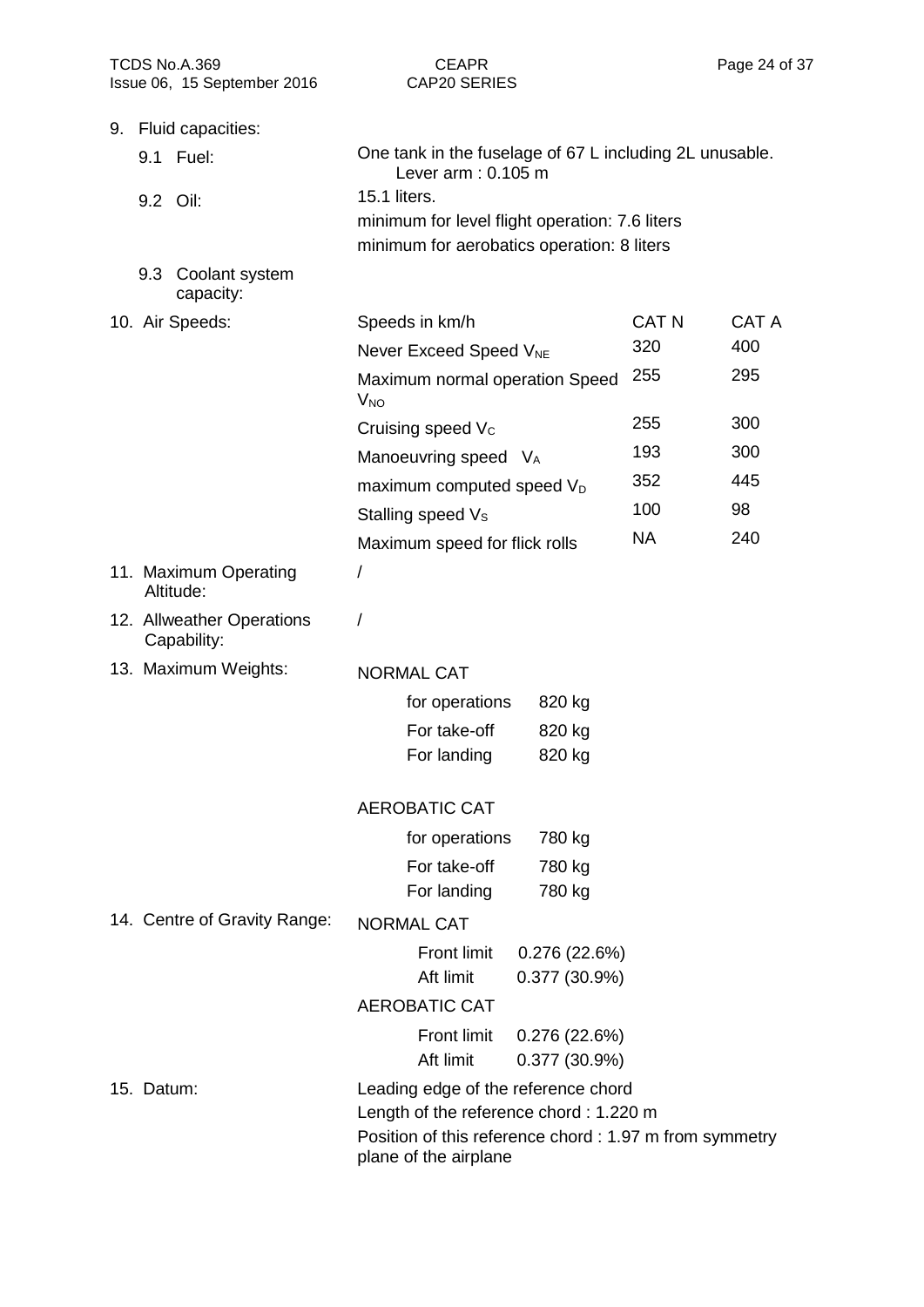CAP20 SERIES

|              | 16. Control surface                               | Elevator           |                                     |                                                            |
|--------------|---------------------------------------------------|--------------------|-------------------------------------|------------------------------------------------------------|
| deflections: |                                                   |                    | Up                                  | $20^\circ \pm 2^\circ$                                     |
|              |                                                   |                    | Down                                | $23^\circ \pm 2^\circ$                                     |
|              |                                                   | Ailerons           |                                     |                                                            |
|              |                                                   |                    | Up                                  | $26^\circ \pm 2^\circ$                                     |
|              |                                                   |                    | Down                                | $24^\circ \pm 2^\circ$                                     |
|              |                                                   | Rudder             |                                     |                                                            |
|              |                                                   |                    | Left                                | $30^{\circ +0.5}_{-2}$                                     |
|              |                                                   |                    | Right                               | $30\frac{+0}{-2}$                                          |
|              |                                                   |                    | elevator tab                        |                                                            |
|              |                                                   |                    | manual                              |                                                            |
|              |                                                   |                    | Tab up                              | $25^\circ \pm 2^\circ$                                     |
|              |                                                   |                    | tab down                            | $15^\circ \pm 2^\circ$                                     |
|              |                                                   |                    | automatic                           |                                                            |
|              |                                                   |                    | tab up                              | $9^{\circ}$                                                |
|              |                                                   |                    | tab down                            | $9^{\circ}$                                                |
|              | 17. Levelling Means:                              |                    | horizontal reference                | Spirit Level: marks are made on the fuselage to define the |
|              | 18. Minimum Flight Crew:                          | 1 pilot            |                                     |                                                            |
|              |                                                   |                    | Lever arm: 1.070 m                  |                                                            |
|              | 19. Maximum Passenger<br><b>Seating Capacity:</b> |                    | No passengers. Single seat airplane |                                                            |
|              | 20. Baggage/Cargo                                 |                    | Maximum mass: 35 kg                 |                                                            |
|              | Compartments:                                     | Lever arm: 1.745 m |                                     |                                                            |
|              |                                                   |                    | Allowed only in CAT N               |                                                            |
|              | 21. Wheels and Tyres:                             | model              |                                     | A.M.C. Glass fiber Leaf spring                             |
|              |                                                   | width              |                                     | 2.10 m                                                     |
|              |                                                   |                    | Main Wheel Tire Size                | $5.00 \times 5$                                            |
|              |                                                   |                    | Tire pressure (bars)                | 2.5 bars                                                   |
|              |                                                   |                    | Auxiliary gear                      | 6.00x2                                                     |
|              |                                                   | pressure           | Shock absorber                      | <b>NA</b>                                                  |
|              |                                                   |                    |                                     |                                                            |

22. (Reserved):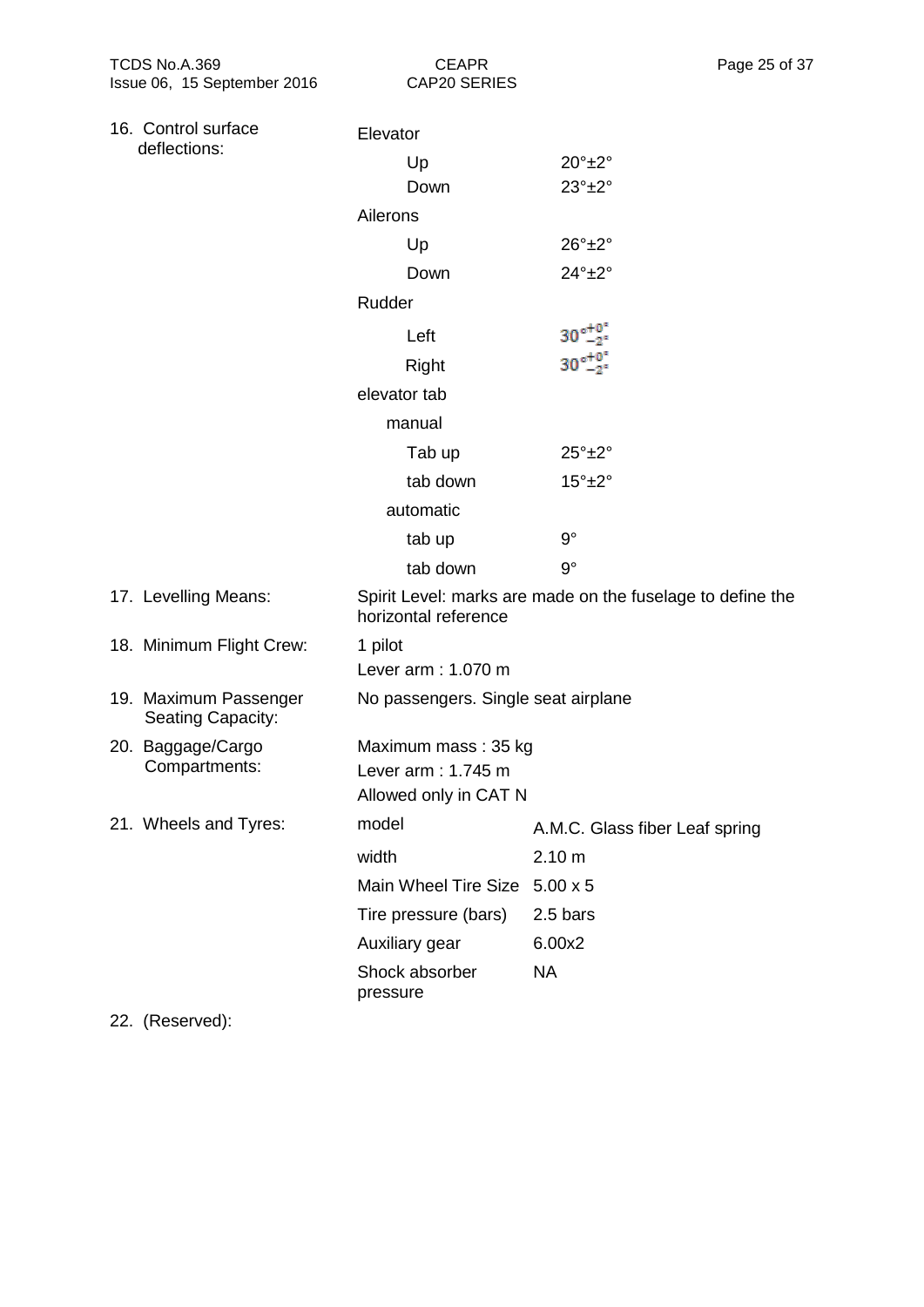#### **E.IV. Operating and Service Instructions**

#### 1. Flight Manual:

| <b>Reference</b> | <b>Edition</b> | revision            | language |
|------------------|----------------|---------------------|----------|
| 00369            | 1990           | 3 of September 1998 | French   |
| 00370            | 1990           | 3 of September 1998 | English  |

#### 2. Maintenance Manual:

| <b>Reference</b> | <b>Edition</b> | revision      | language |
|------------------|----------------|---------------|----------|
| 00371            | 1990           | 1 of may 2001 | French   |
| 00372            | 1990           | 1 of may 2001 | English  |

#### 3. Maintenance Schedule

| Reference | Edition | revision       | language |
|-----------|---------|----------------|----------|
| 00373     | 2001    | 1 of July 2001 | French   |
| ባበ374     | 2001    | 1 of July 2001 | English  |

#### 4. Parts Catalogue

| Reference | <b>Edition</b> | revision | language       |
|-----------|----------------|----------|----------------|
| 00375     |                | latest   | French/English |

# **E.V. Notes:**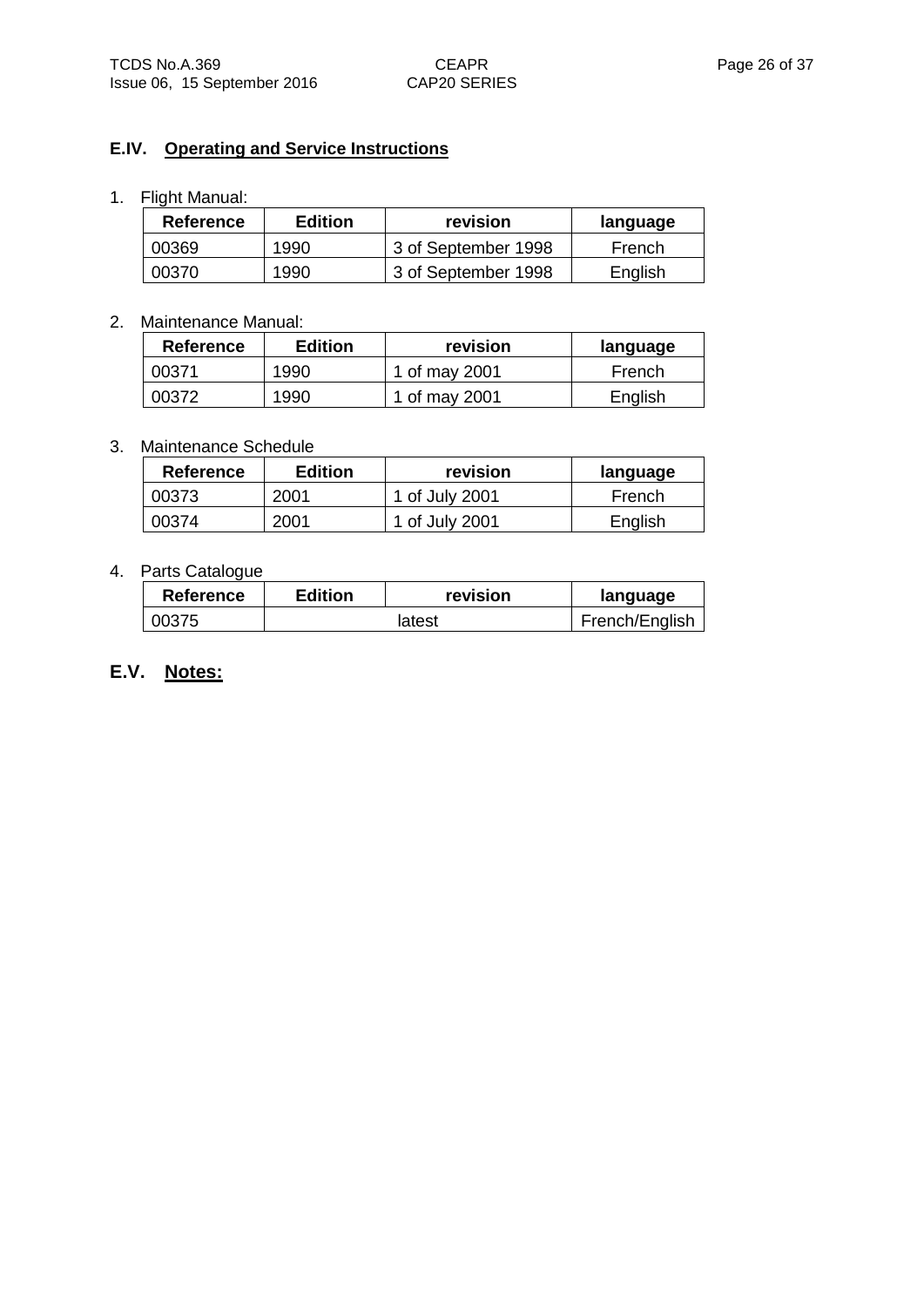## **SECTION F: CAP231EX**

### **F.I. General**

| 1. Data Sheet No.: | <b>EASA A.369</b> |
|--------------------|-------------------|
|                    |                   |

- 2. a) Type: CAP20 series
	- b) Model: CAP231EX
	- c) Variant: N/A
- 3. Airworthiness Category: Normal and Aerobatic category
- 4. Type Certificate Holder: CEAPR
- 5. Manufacturer: N/A
- 6. Certification Application Date: 04/02/1993
- 7. (Reserved)
- 8. The EASA Type Certificate replaces DGAC-France Type Certificate N°69

# **F.II. EASA Certification Basis**

- 1. Reference Date for determining Reference Date for determining 11th may 1971<br>the applicable requirements:
- 2. Airworthiness Requirements: FAR23 amendments 1 to 12
- 
- 3…Special Conditions: additional requirement : §23.1581 of FAR23 amendment 23
	- additional requirements : §3.397 from AIR 2052A regulation
	- installation of a continuous accelerometer
	- special condition for the wing made with composite material
- 4. Exemptions: **•** exemption to FAR 23.207 : no stall warning installation
	- exemption to §23.177a.2
	- exemption to §23.173
	- exemption to §23.1193d (this is acceptable for an aerobatic airplane, dedicated to very high level competitions, in which the downward visibility requires windows in the floor)

- 5. Deviations:
- 6. Equivalent Safety Findings:
- 7. Requirements elected to comply:
- 8. Environmental Standards:
- 9. (Reserved) Additional National Requirements:
- 10. (Reserved)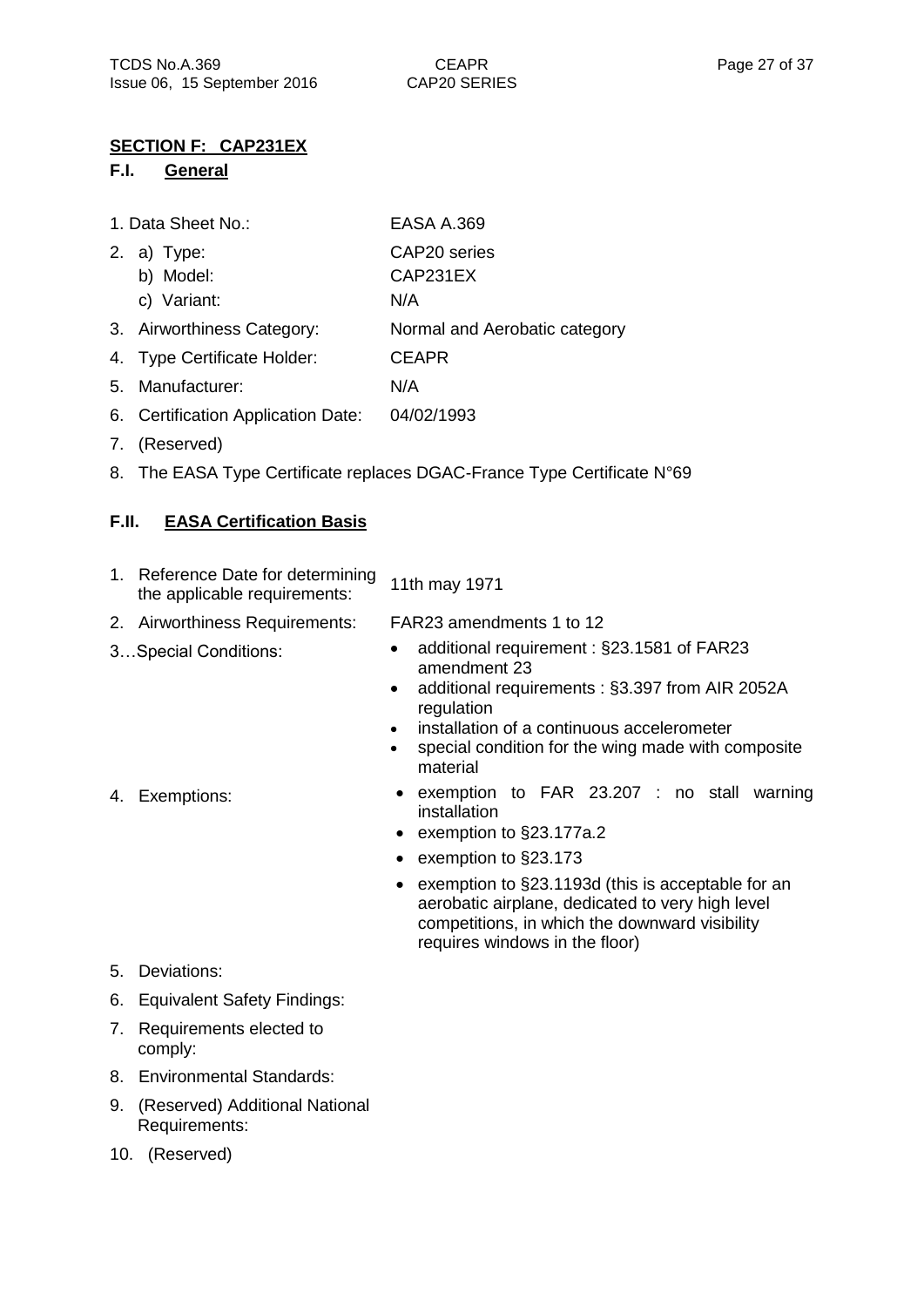#### **F.III. Technical Characteristics and Operational Limitations**

|    | 1. Type Design Definition:      | Document:                                         |                                                                                                                                                                            |                                                    |  |  |
|----|---------------------------------|---------------------------------------------------|----------------------------------------------------------------------------------------------------------------------------------------------------------------------------|----------------------------------------------------|--|--|
|    |                                 | - 1002700 (Drawing Ata format)                    |                                                                                                                                                                            |                                                    |  |  |
|    |                                 | - 1002701 (Drawing nomenclature)                  |                                                                                                                                                                            |                                                    |  |  |
|    | 2. Description:                 |                                                   | Single-engine, single-seat, low-wing airplane, wood and<br>composite construction, fixed conventional landing gear.                                                        |                                                    |  |  |
|    | 3. Equipment:                   |                                                   | The basic required equipment as prescribed in the<br>applicable airworthiness regulations (see Certification Basis)<br>must be installed in the aircraft for certification |                                                    |  |  |
| 4. | Dimensions:                     | Span                                              | 7.40 m                                                                                                                                                                     |                                                    |  |  |
|    |                                 | Length                                            | 6.75 m                                                                                                                                                                     |                                                    |  |  |
|    |                                 | Height                                            | 1.80 <sub>m</sub>                                                                                                                                                          |                                                    |  |  |
|    |                                 | Wing Area                                         | $10.2 \text{ m}^2$                                                                                                                                                         |                                                    |  |  |
| 5. | Engine:                         |                                                   |                                                                                                                                                                            |                                                    |  |  |
|    | 5.1.1<br>Model:                 | LYCOMING AEIO-540-L1B5D                           |                                                                                                                                                                            |                                                    |  |  |
|    | 5.1.2 Type Certificate:         | <b>USA 1E4</b>                                    |                                                                                                                                                                            |                                                    |  |  |
|    | 5.1.3 Limitations:              |                                                   | For power-plant limits refer to AFM latest revision                                                                                                                        |                                                    |  |  |
|    | 6. Load factors:                | <b>NORMAL CAT</b>                                 |                                                                                                                                                                            |                                                    |  |  |
|    |                                 | Positive n                                        | $+3.8$                                                                                                                                                                     |                                                    |  |  |
|    |                                 | Negative n                                        | $-1.6$                                                                                                                                                                     |                                                    |  |  |
|    |                                 | <b>AEROBATIC CAT</b>                              |                                                                                                                                                                            |                                                    |  |  |
|    |                                 | Positive n                                        | $+10$                                                                                                                                                                      |                                                    |  |  |
|    |                                 | Negative n                                        | $-10$                                                                                                                                                                      |                                                    |  |  |
|    | 7. Propeller:                   |                                                   |                                                                                                                                                                            |                                                    |  |  |
|    | Model:<br>7.1                   | HARTZELL<br>Hub: HC-C2YR-4CF<br>Blades: FC-8475-6 | MT-Propeller<br>Hub: MTV-9-BC<br><b>Blades: C200-15</b>                                                                                                                    | MT-Propeller<br>Hub: MTV-14-B-C<br>Blades: C190-17 |  |  |
|    | <b>Type Certificate:</b><br>7.2 | EASA.IM.P.130                                     | Germany 32.130/65                                                                                                                                                          | EASA.P.017                                         |  |  |
|    | Number of blades:<br>7.3        | 2                                                 | 3                                                                                                                                                                          | 4                                                  |  |  |
|    | Diameter:<br>7.4                | 189 cm                                            | 200 cm                                                                                                                                                                     | 190 cm                                             |  |  |
|    | 7.5 Sense of Rotation:          | clockwise                                         |                                                                                                                                                                            |                                                    |  |  |
|    | 7.6 Governor                    |                                                   | Woodward C210988 for each model of propeller                                                                                                                               |                                                    |  |  |
| 8. | Fluids:                         |                                                   |                                                                                                                                                                            |                                                    |  |  |
|    | 8.1 Fuel:                       | Aviation gas<br>Grade 100/130 or 100LL            |                                                                                                                                                                            |                                                    |  |  |
|    | 8.2 Oil:                        |                                                   | half-synthetic or synthetic oil after the 50 first hours                                                                                                                   |                                                    |  |  |
|    | 8.3 Coolant:                    | N/A                                               |                                                                                                                                                                            |                                                    |  |  |
| 9. | Fluid capacities:               |                                                   |                                                                                                                                                                            |                                                    |  |  |

- 
- 9.1 Fuel: One tank in the fuselage of 67.5 liters (Usable 65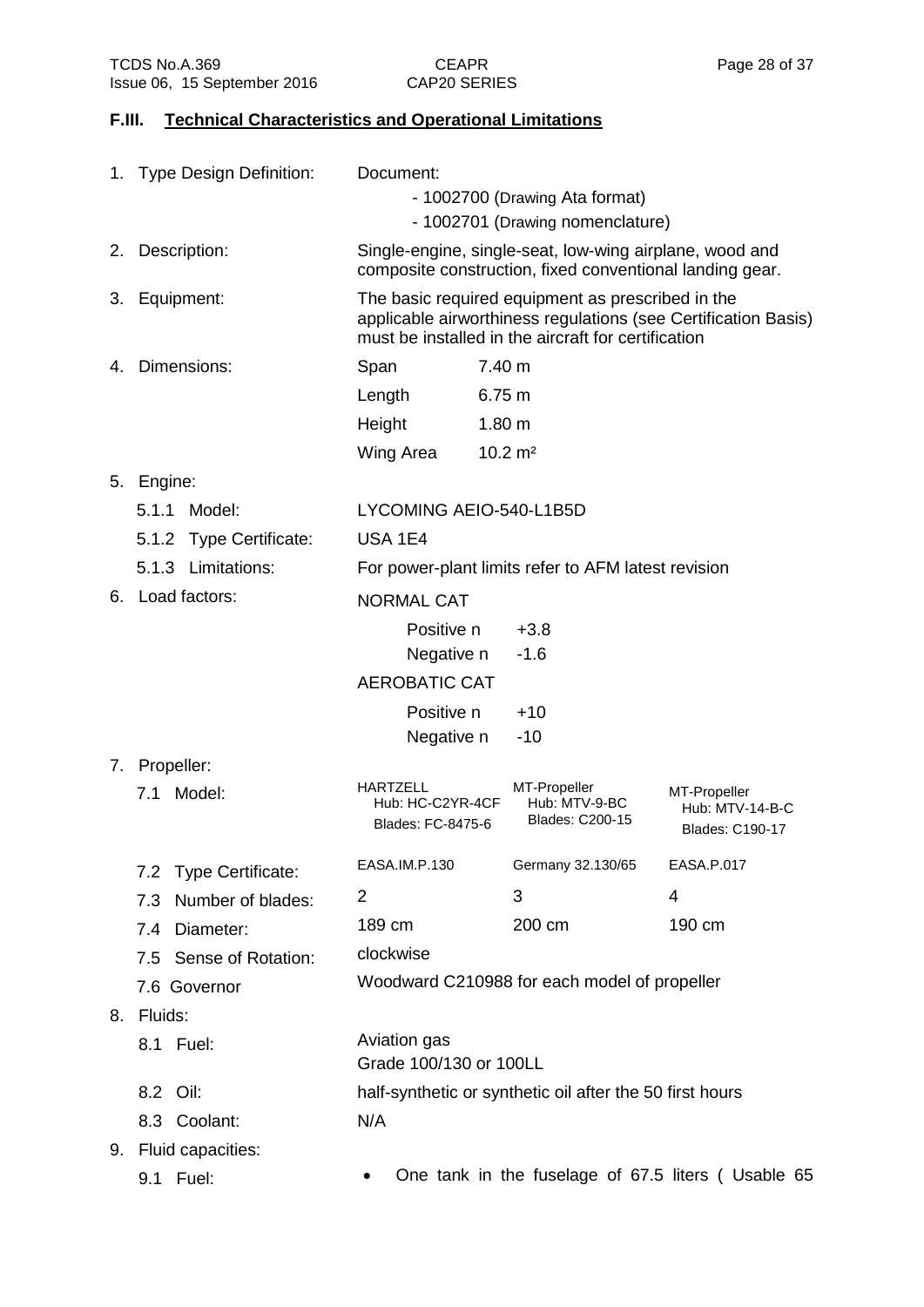| TCDS No.A.369<br>Issue 06, 15 September 2016 | <b>CEAPR</b><br>CAP20 SERIES                                                                                                               | Page 29 of 37 |              |  |
|----------------------------------------------|--------------------------------------------------------------------------------------------------------------------------------------------|---------------|--------------|--|
|                                              | liters)<br>Lever $arm: 0.335 m$<br>Two auxiliary tanks of 55 liters each (usable 50 liters<br>each). Only in CAT N<br>Lever $arm: 0.055 m$ |               |              |  |
| 9.2 Oil:                                     | 15.1 liters.<br>minimum for level flight operation: 7.6 liters                                                                             |               |              |  |
| 9.3 Coolant system<br>capacity:              |                                                                                                                                            |               |              |  |
| 10. Air Speeds:                              | Speeds in km/h                                                                                                                             | <b>CAT N</b>  | <b>CAT A</b> |  |
|                                              | Never Exceed Speed V <sub>NE</sub>                                                                                                         | 340           | 405          |  |
|                                              | Maximum normal operation Speed<br><b>V<sub>NO</sub></b>                                                                                    | 300           | 315          |  |
|                                              | Cruising speed $V_c$                                                                                                                       | 315           | 315          |  |
|                                              | Manoeuvring speed V <sub>A</sub>                                                                                                           | 207           | 315          |  |
|                                              | maximum computed speed V <sub>D</sub>                                                                                                      | 378           | 450          |  |
|                                              | Stalling speed V <sub>s</sub>                                                                                                              | 106           | 100          |  |
|                                              | Maximum speed for flick rolls                                                                                                              | <b>NA</b>     | 240          |  |
| 11. Maximum Operating<br>Altitude:           | /                                                                                                                                          |               |              |  |
| 12. Allweather Operations<br>Capability:     | 7                                                                                                                                          |               |              |  |
| 13. Maximum Weights:                         | <b>NORMAL CAT</b>                                                                                                                          |               |              |  |
|                                              | for operations<br>820 kg                                                                                                                   |               |              |  |
|                                              | 820 kg<br>For take-off                                                                                                                     |               |              |  |
|                                              | For landing<br>820 kg                                                                                                                      |               |              |  |
|                                              | <b>AEROBATIC CAT</b>                                                                                                                       |               |              |  |
|                                              | for operations<br>730 kg                                                                                                                   |               |              |  |
|                                              | For take-off<br>730 kg                                                                                                                     |               |              |  |
|                                              | For landing<br>730 kg                                                                                                                      |               |              |  |
| 14. Centre of Gravity Range:                 | <b>NORMAL CAT</b>                                                                                                                          |               |              |  |
|                                              | <b>Front limit</b><br>24%<br>Aft limit<br>31%                                                                                              |               |              |  |
|                                              | <b>AEROBATIC CAT</b>                                                                                                                       |               |              |  |
|                                              | <b>Front limit</b><br>24%<br>Aft limit<br>31%                                                                                              |               |              |  |
| 15. Datum:                                   | Leading edge of the reference chord                                                                                                        |               |              |  |
|                                              | Length of the reference chord: 1.377 m                                                                                                     |               |              |  |
|                                              | Position of this reference chord: 1.853 m from symmetry<br>plane of the airplane                                                           |               |              |  |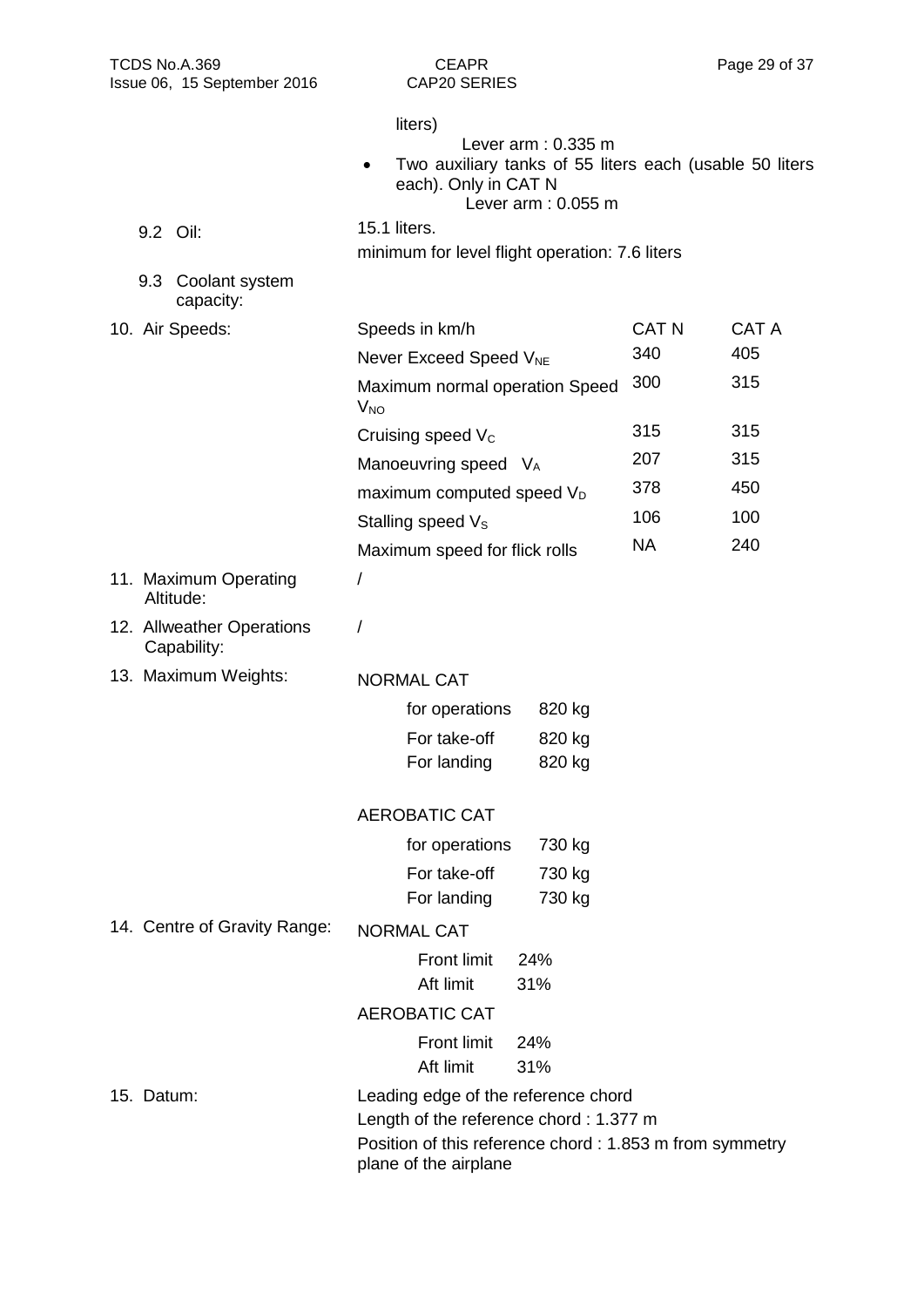| 16. Control surface |                                                   | Elevator                                  |                                     |                                                            |  |
|---------------------|---------------------------------------------------|-------------------------------------------|-------------------------------------|------------------------------------------------------------|--|
|                     | deflections:                                      |                                           | Up                                  | $20^\circ \pm 2^\circ$                                     |  |
|                     |                                                   |                                           | Down                                | $23^\circ \pm 2^\circ$                                     |  |
|                     |                                                   | Ailerons                                  |                                     |                                                            |  |
|                     |                                                   |                                           | Up                                  | $30^\circ \pm 2^\circ$                                     |  |
|                     |                                                   |                                           | Down                                | $30^\circ \pm 2^\circ$                                     |  |
|                     |                                                   | Rudder                                    |                                     |                                                            |  |
|                     |                                                   |                                           | Left                                | $30^{\circ +0.0}_{-2^{\circ}}$                             |  |
|                     |                                                   |                                           | Right                               | $30^{\circ +0}_{-2}$                                       |  |
|                     |                                                   |                                           | elevator tab                        |                                                            |  |
|                     |                                                   |                                           | manual                              |                                                            |  |
|                     |                                                   |                                           | Tab up                              | $10^\circ \pm 1^\circ$                                     |  |
|                     |                                                   |                                           | tab down                            | $10^\circ \pm 1^\circ$                                     |  |
|                     |                                                   | automatic                                 |                                     |                                                            |  |
|                     |                                                   |                                           | tab up                              | $11^\circ \pm 1^\circ$                                     |  |
|                     |                                                   |                                           | tab down                            | $7^\circ \pm 1^\circ$                                      |  |
|                     | 17. Levelling Means:                              |                                           | horizontal reference                | Spirit Level: marks are made on the fuselage to define the |  |
|                     | 18. Minimum Flight Crew:                          | 1 pilot                                   |                                     |                                                            |  |
|                     |                                                   |                                           | Lever arm: 1.205 m                  |                                                            |  |
|                     | 19. Maximum Passenger<br><b>Seating Capacity:</b> |                                           | No passengers. Single seat airplane |                                                            |  |
|                     | 20. Baggage/Cargo<br>Compartments:                | Maximum mass: 35 kg<br>Lever arm: 1.505 m |                                     |                                                            |  |
|                     |                                                   |                                           | Allowed only in CAT N               |                                                            |  |
|                     | 21. Wheels and Tyres:                             | model                                     |                                     | A.M.C. Glass fiber Leaf spring                             |  |
|                     |                                                   | width                                     |                                     | 1.78 m                                                     |  |
|                     |                                                   |                                           | Main Wheel Tire Size                | $5.00 \times 5$                                            |  |
|                     |                                                   |                                           | Tire pressure (bars)                | 2.8 bars                                                   |  |
|                     |                                                   |                                           | Auxiliary gear                      | 6.00x2                                                     |  |
|                     |                                                   | pressure                                  | Shock absorber                      | NA                                                         |  |
|                     |                                                   |                                           |                                     |                                                            |  |

22. (Reserved):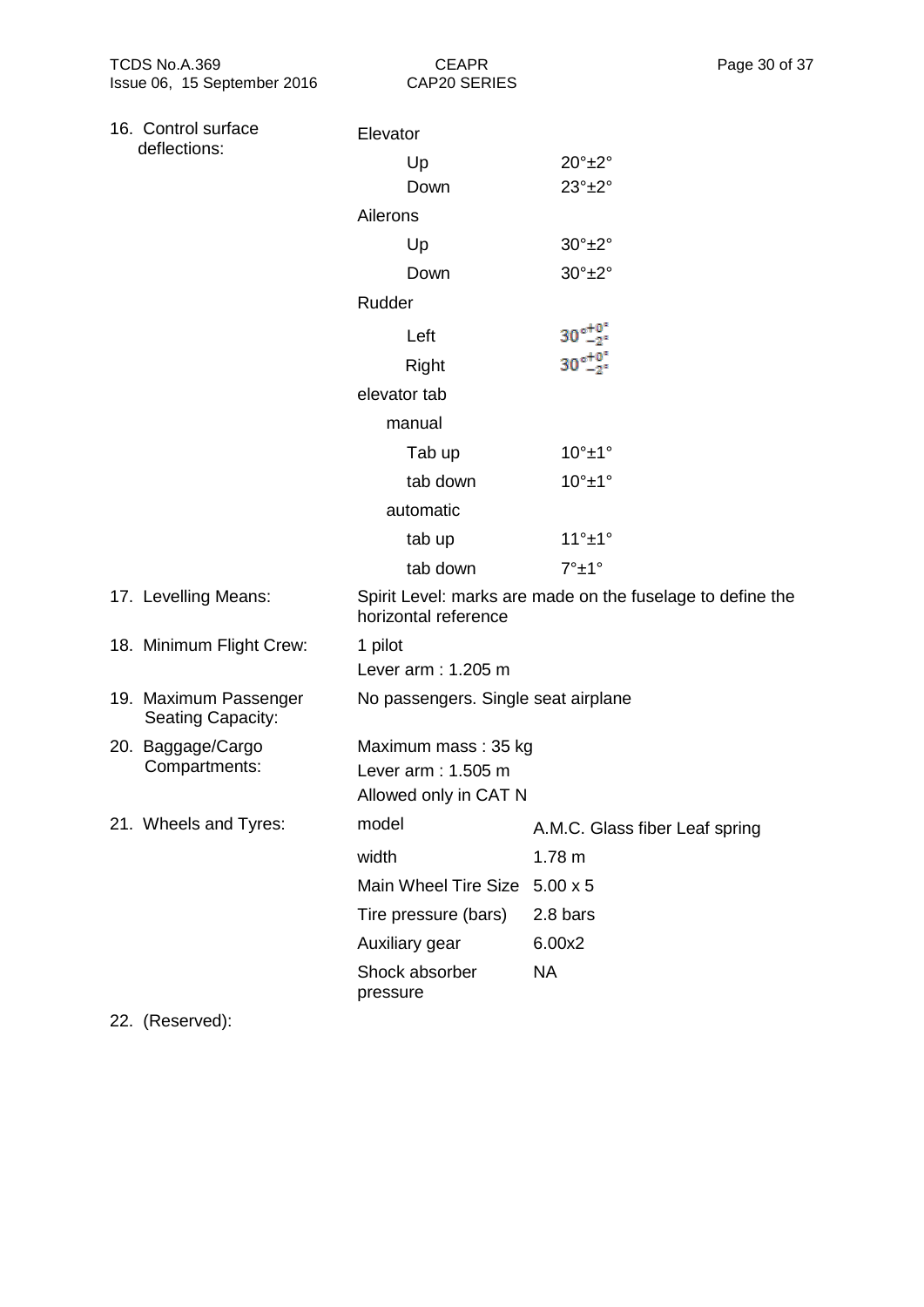### **F.IV. Operating and Service Instructions**

#### 1. Flight Manual:

| <b>Reference</b> | <b>Edition</b> | revision           | language |
|------------------|----------------|--------------------|----------|
| 00376            | 1993           | 3 of February 1996 | French   |
| 00377            | 1993           | 3 of February 1996 | English  |

### 2. Maintenance Schedule

| <b>Reference</b> | <b>Edition</b> | revision       | language |
|------------------|----------------|----------------|----------|
| 1001006          | 2001           | 1 of June 2001 | French   |
| 1001006GB        | 2001           | 1 of June 2001 | English  |

#### 3. Parts Catalogue

| Reference | <b>Edition</b> | revision | language       |
|-----------|----------------|----------|----------------|
| 00375     |                | latest   | French/English |

# **F.V. Notes**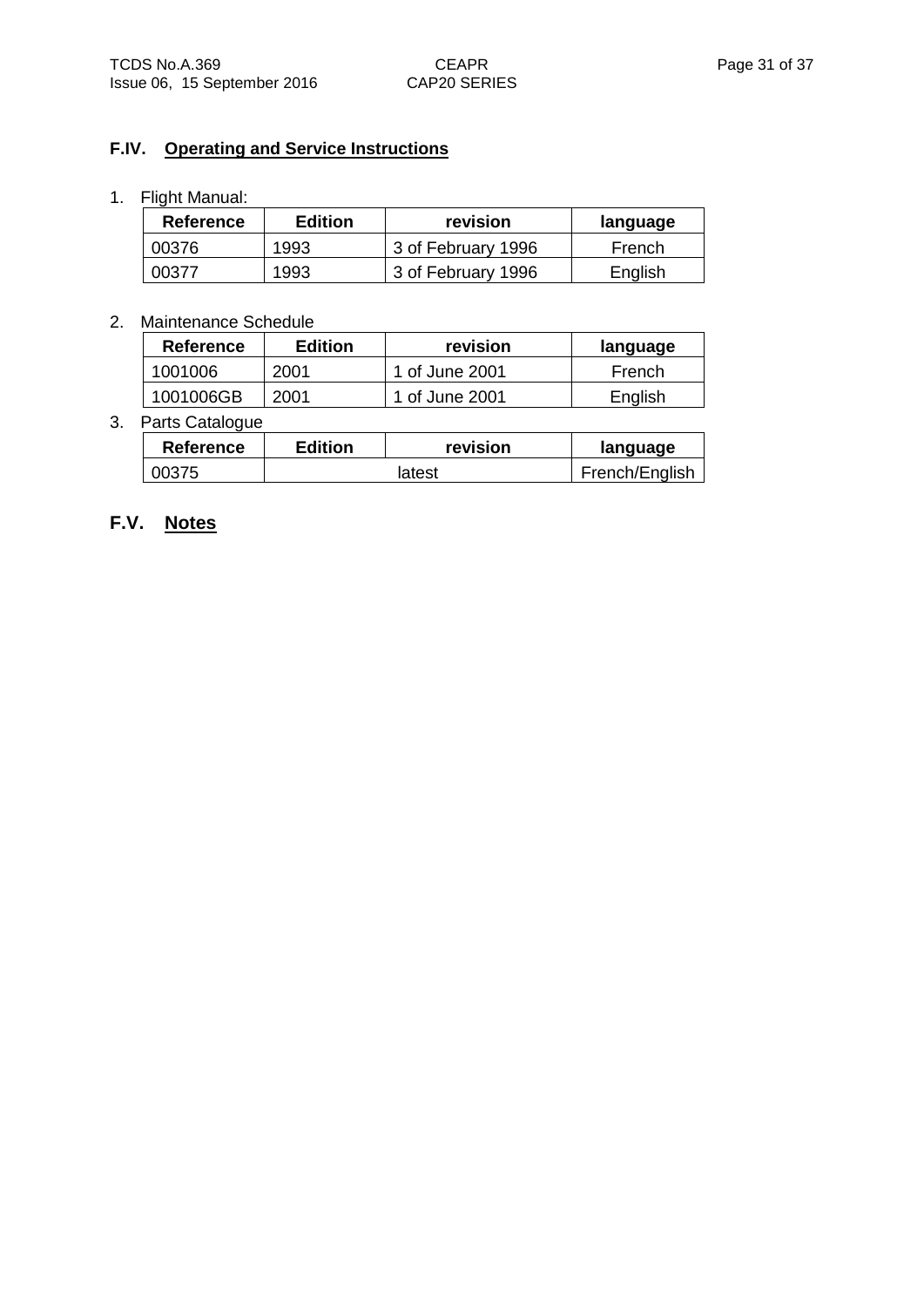### **SECTION G: CAP232**

#### **G.I. General**

| EASA A.369 |
|------------|
|            |

- 2. a) Type: CAP20 series
	- b) Model: CAP232
	- c) Variant: N/A
- 3. Airworthiness Category: Normal and Aerobatic category
- 4. Type Certificate Holder: CEAPR
- 5. Manufacturer: N/A
- 6. Certification Application Date: 20/03/1998
- 7. (Reserved)
- 8. The EASA Type Certificate replaces DGAC-France Type Certificate N°69

## **G.II. EASA Certification Basis**

- 1. Reference Date for determining Reference Date for determining 11th may 1971<br>the applicable requirements:
- 2. Airworthiness Requirements: FAR23 amendments 1 to 12
- 
- 3…Special Conditions: additional requirement : §23.1581 of FAR23 amendment 23
	- additional requirements : §3.397 from AIR 2052A regulation
	- installation of a continuous accelerometer
	- amendment 1 to 45 of FAR23 for the wing made of composite material

- 
- 4. Exemptions: **•** exemption to FAR 23.207 : no stall warning installation
	- exemption to §23.177a.2
	- exemption to §23.173
	- exemption to §23.1193d (this is acceptable for an aerobatic airplane, dedicated to very high level competitions, in which the downward visibility requires windows in the floor)

- 5. Deviations:
- 6. Equivalent Safety Findings:
- 7. Requirements elected to comply:
- 8. Environmental Standards:
- 9. (Reserved) Additional National Requirements:
- 10. (Reserved)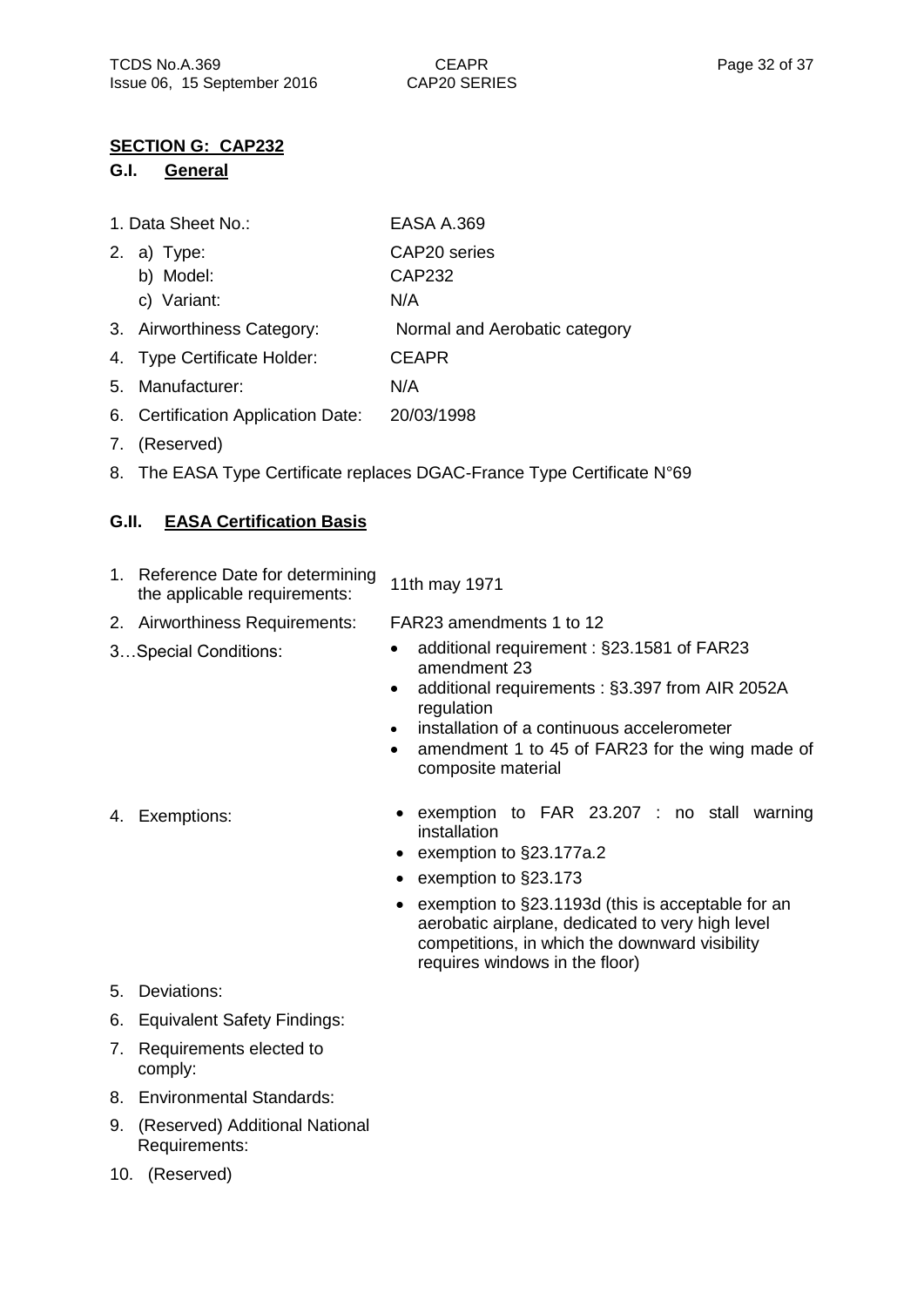## **G.III. Technical Characteristics and Operational Limitations**

|    | 1. Type Design Definition: | Documents:                                                                                                                                                                 |                                                                                                                     |                                                           |  |
|----|----------------------------|----------------------------------------------------------------------------------------------------------------------------------------------------------------------------|---------------------------------------------------------------------------------------------------------------------|-----------------------------------------------------------|--|
|    |                            | - 1002700 (Drawing Ata format)                                                                                                                                             |                                                                                                                     |                                                           |  |
|    |                            | - 1002701 (Drawing nomenclature)                                                                                                                                           |                                                                                                                     |                                                           |  |
|    | 2. Description:            |                                                                                                                                                                            | Single-engine, single-seat, low-wing airplane, wood and<br>composite construction, fixed conventional landing gear. |                                                           |  |
| 3. | Equipment:                 | The basic required equipment as prescribed in the<br>applicable airworthiness regulations (see Certification Basis)<br>must be installed in the aircraft for certification |                                                                                                                     |                                                           |  |
| 4. | Dimensions:                | Span                                                                                                                                                                       | 7.40 m                                                                                                              |                                                           |  |
|    |                            | Length                                                                                                                                                                     | 6.75 m                                                                                                              |                                                           |  |
|    |                            | Height                                                                                                                                                                     | 1.80 <sub>m</sub>                                                                                                   |                                                           |  |
|    |                            | Wing Area                                                                                                                                                                  | $10.2 \text{ m}^2$                                                                                                  |                                                           |  |
|    | 5. Engine:                 |                                                                                                                                                                            |                                                                                                                     |                                                           |  |
|    | Model:<br>5.1.1            | LYCOMING AEIO-540-L1B5D<br>Or LYCOMING AEIO-540-L1B5<br>Or LYCOMING AEIO-540-L1D5                                                                                          |                                                                                                                     |                                                           |  |
|    | 5.1.2 Type Certificate:    | <b>USA 1E4</b>                                                                                                                                                             |                                                                                                                     |                                                           |  |
|    | 5.1.3 Limitations:         |                                                                                                                                                                            | For power-plant limits refer to AFM latest revision                                                                 |                                                           |  |
|    | 6. Load factors:           | <b>NORMAL CAT</b>                                                                                                                                                          |                                                                                                                     |                                                           |  |
|    |                            | Positive n<br>Negative n                                                                                                                                                   | $+3.8$<br>$-1.6$                                                                                                    |                                                           |  |
|    |                            | <b>AEROBATIC CAT</b>                                                                                                                                                       |                                                                                                                     |                                                           |  |
|    |                            | Positive n                                                                                                                                                                 | $+9.2$                                                                                                              |                                                           |  |
|    |                            | Negative n                                                                                                                                                                 | $-9.2$                                                                                                              |                                                           |  |
|    | 7. Propeller:              |                                                                                                                                                                            |                                                                                                                     |                                                           |  |
|    | Model:<br>7.1              | <b>HARTZELL</b><br>Hub: HC-C2YR-4CF<br>Blades: FC-8475-6                                                                                                                   | MT-Propeller<br>Hub: MTV-9-BC<br>Blades: C200-15                                                                    | MT-Propeller<br>Hub: MTV-14-B-C<br><b>Blades: C190-17</b> |  |
|    | 7.2 Type Certificate:      | EASA.IM.P.130                                                                                                                                                              | Germany 32.130/65                                                                                                   | EASA.P.017                                                |  |
|    | 7.3 Number of blades:      | 2                                                                                                                                                                          | 3                                                                                                                   | 4                                                         |  |
|    | 7.4 Diameter:              | 189 cm                                                                                                                                                                     | 200 cm                                                                                                              | 190 cm                                                    |  |
|    | 7.5 Sense of Rotation:     | clockwise                                                                                                                                                                  |                                                                                                                     |                                                           |  |
|    | 7.6 Governor               |                                                                                                                                                                            | Woodward C210988 for each model of propeller                                                                        |                                                           |  |
|    | 8. Fluids:                 |                                                                                                                                                                            |                                                                                                                     |                                                           |  |
|    | 8.1 Fuel:                  | Aviation gas                                                                                                                                                               |                                                                                                                     |                                                           |  |
|    |                            | Grade 100/130 or 100LL                                                                                                                                                     |                                                                                                                     |                                                           |  |
|    | 8.2 Oil:                   | mineral oil 80 during the 50 first hours and half-synthetic or<br>synthetic oil after the 50 first hours                                                                   |                                                                                                                     |                                                           |  |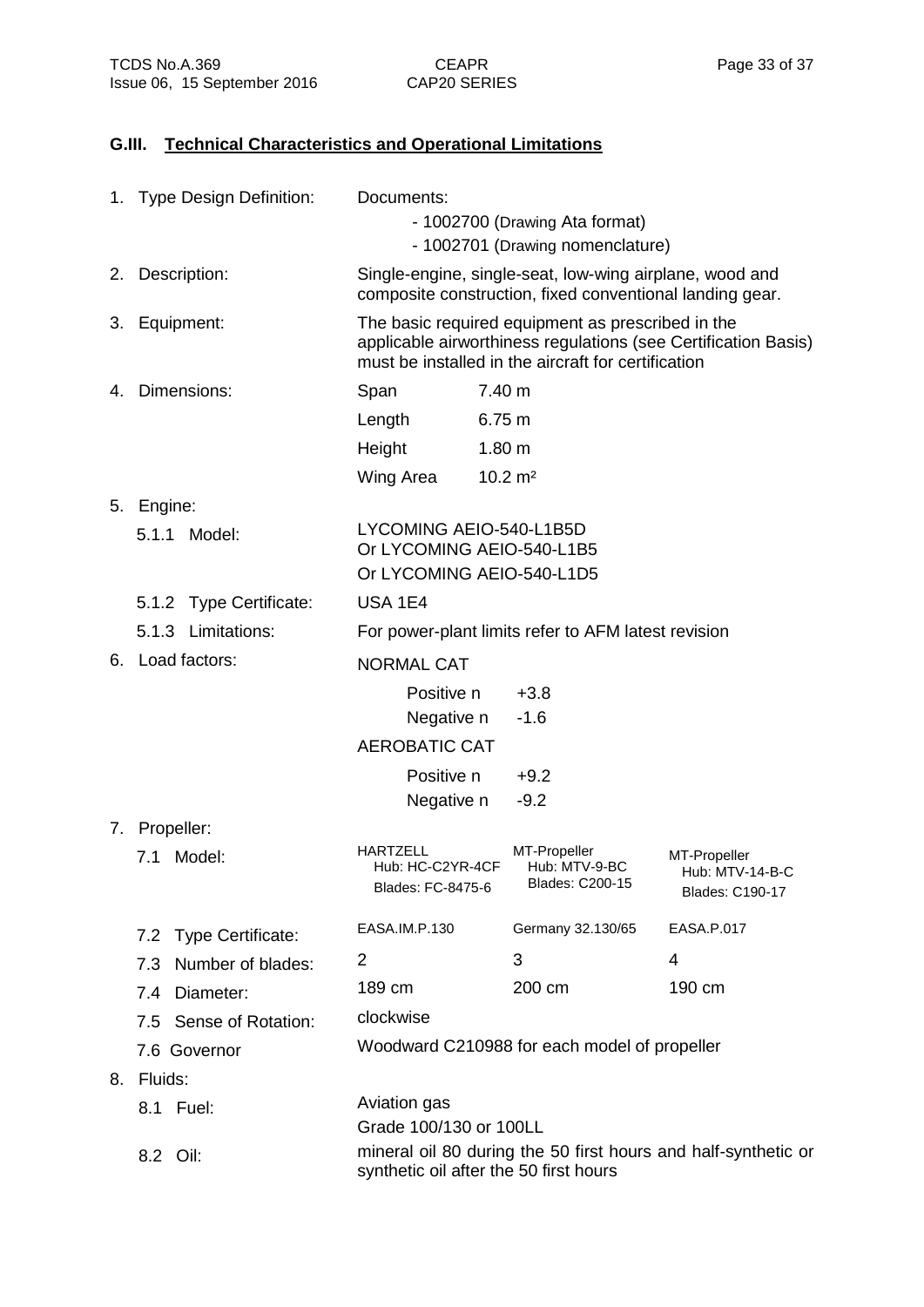| TCDS No.A.369<br>Issue 06, 15 September 2016 | <b>CEAPR</b><br>CAP20 SERIES                                                                                      | Page 34 of 37                |
|----------------------------------------------|-------------------------------------------------------------------------------------------------------------------|------------------------------|
| 8.3 Coolant:                                 | N/A                                                                                                               |                              |
| 9. Fluid capacities:                         |                                                                                                                   |                              |
| 9.1 Fuel:                                    | One tank in the fuselage of 65 liters (Usable 62.5<br>liters)<br>Lever $arm: 0.300 m$                             |                              |
|                                              | Two auxiliary tanks of 57 liters each (52 liters usable<br>for each). Allowed Only in CAT N<br>Lever arm: 0.055 m |                              |
| 9.2 Oil:                                     | 15.1 liters.<br>minimum for level flight operation: 7.6 liters                                                    |                              |
| 9.3 Coolant system<br>capacity:              |                                                                                                                   |                              |
| 10. Air Speeds:                              | Speeds in km/h                                                                                                    | <b>CAT N</b><br><b>CAT A</b> |
|                                              | Never Exceed Speed V <sub>NE</sub>                                                                                | 340<br>405                   |
|                                              | Maximum normal operation Speed<br>$V_{NO}$                                                                        | 300<br>315                   |
|                                              | Cruising speed V <sub>c</sub>                                                                                     | 330<br>315                   |
|                                              | Manoeuvring speed VA                                                                                              | 207<br>330                   |
|                                              | maximum computed speed V <sub>D</sub>                                                                             | 378<br>450                   |
|                                              | Stalling speed V <sub>s</sub>                                                                                     | 110<br>109                   |
|                                              | Maximum speed for flick rolls                                                                                     | <b>NA</b><br>257             |
| 11. Maximum Operating<br>Altitude:           | /                                                                                                                 |                              |
| 12. Allweather Operations<br>Capability:     | Ι                                                                                                                 |                              |
| 13. Maximum Weights:                         | <b>NORMAL CAT</b>                                                                                                 |                              |
|                                              | for operations<br>820 kg                                                                                          |                              |
|                                              | For take-off<br>820 kg                                                                                            |                              |
|                                              | For landing<br>820 kg                                                                                             |                              |
|                                              | <b>AEROBATIC CAT</b>                                                                                              |                              |
|                                              | for operations<br>780 kg                                                                                          |                              |
|                                              | For take-off<br>780 kg                                                                                            |                              |
|                                              | For landing<br>780 kg                                                                                             |                              |
| 14. Centre of Gravity Range:                 | <b>NORMAL CAT</b>                                                                                                 |                              |
|                                              | <b>Front limit</b><br>24%<br>Aft limit<br>31%                                                                     |                              |
|                                              | <b>AEROBATIC CAT</b>                                                                                              |                              |
|                                              | <b>Front limit</b><br>24%<br>Aft limit<br>31%                                                                     |                              |
|                                              |                                                                                                                   |                              |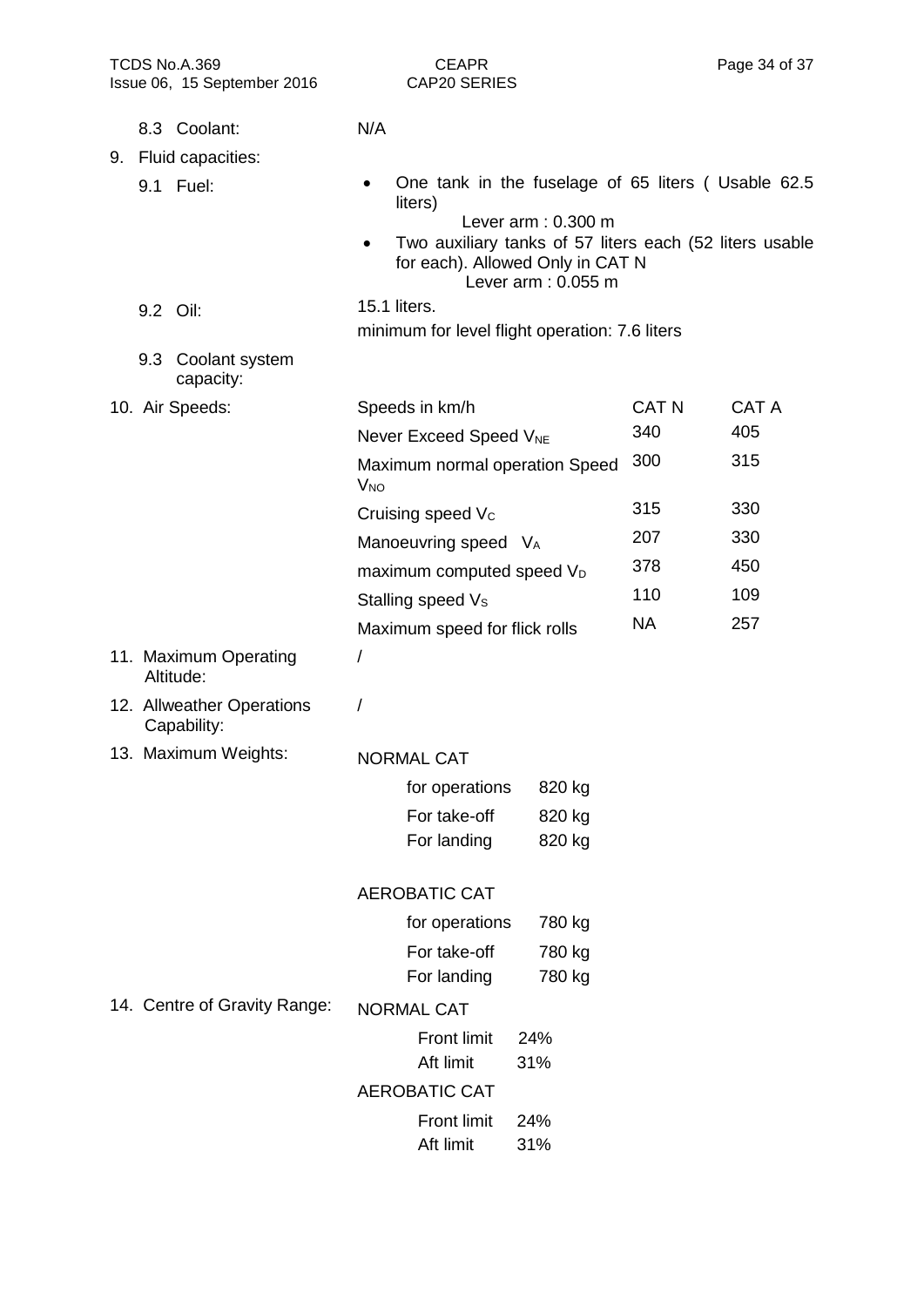| TCDS No.A.369<br>Issue 06, 15 September 2016 | <b>CEAPR</b><br><b>CAP20 SERIES</b>                                                                    | Page 35 of 37                                            |  |  |  |
|----------------------------------------------|--------------------------------------------------------------------------------------------------------|----------------------------------------------------------|--|--|--|
| 15. Datum:                                   | Leading edge of the reference chord<br>Length of the reference chord: 1.342 m<br>plane of the airplane | Position of this reference chord : 1.934 m from symmetry |  |  |  |
| 16. Control surface<br>deflections:          | Elevator                                                                                               |                                                          |  |  |  |
|                                              | Up                                                                                                     | $20^\circ \pm 2^\circ$                                   |  |  |  |
|                                              | Down                                                                                                   | $23^\circ \pm 2^\circ$                                   |  |  |  |
|                                              | Ailerons                                                                                               |                                                          |  |  |  |
|                                              | Up                                                                                                     | $30^\circ \pm 2^\circ$                                   |  |  |  |
|                                              | Down                                                                                                   | $30^\circ \pm 2^\circ$                                   |  |  |  |
|                                              | Rudder                                                                                                 |                                                          |  |  |  |
|                                              | Left                                                                                                   | $30^{\circ +0}_{-2}$                                     |  |  |  |
|                                              | Right                                                                                                  | $30\frac{+0}{-2}$                                        |  |  |  |
|                                              | elevator tab                                                                                           |                                                          |  |  |  |
|                                              | manual                                                                                                 |                                                          |  |  |  |
|                                              | Tab up                                                                                                 | $10^\circ \pm 1^\circ$                                   |  |  |  |
|                                              | tab down                                                                                               | $10^\circ \pm 1^\circ$                                   |  |  |  |
|                                              | automatic                                                                                              |                                                          |  |  |  |
|                                              | tab up                                                                                                 | $11^\circ \pm 1^\circ$                                   |  |  |  |
|                                              | tab down                                                                                               | $7^\circ \pm 1^\circ$                                    |  |  |  |
| 17. Levelling Means:                         | Spirit Level: marks are made on the fuselage to define the<br>horizontal reference                     |                                                          |  |  |  |
| 18. Minimum Flight Crew:                     | 1 pilot                                                                                                |                                                          |  |  |  |
|                                              | Lever arm: 1.167 m                                                                                     |                                                          |  |  |  |
| 19. Maximum Passenger<br>Seating Capacity:   | No passengers. Single seat airplane                                                                    |                                                          |  |  |  |
| 20. Baggage/Cargo<br>Compartments:           | Maximum mass: 35 kg<br>Lever arm: 1.505 m<br>Allowed only in CAT N                                     |                                                          |  |  |  |
| 21. Wheels and Tyres:                        | model                                                                                                  | A.M.C. Glass fiber Leaf spring                           |  |  |  |
|                                              | width                                                                                                  | 1.78 m                                                   |  |  |  |
|                                              | Main Wheel Tire Size 5.00 x 5                                                                          |                                                          |  |  |  |
|                                              | Tire pressure (bars)                                                                                   | 2.8 bars                                                 |  |  |  |
|                                              | Auxiliary gear                                                                                         | 6.00x2                                                   |  |  |  |
|                                              | Shock absorber<br>pressure                                                                             | <b>NA</b>                                                |  |  |  |

22. (Reserved):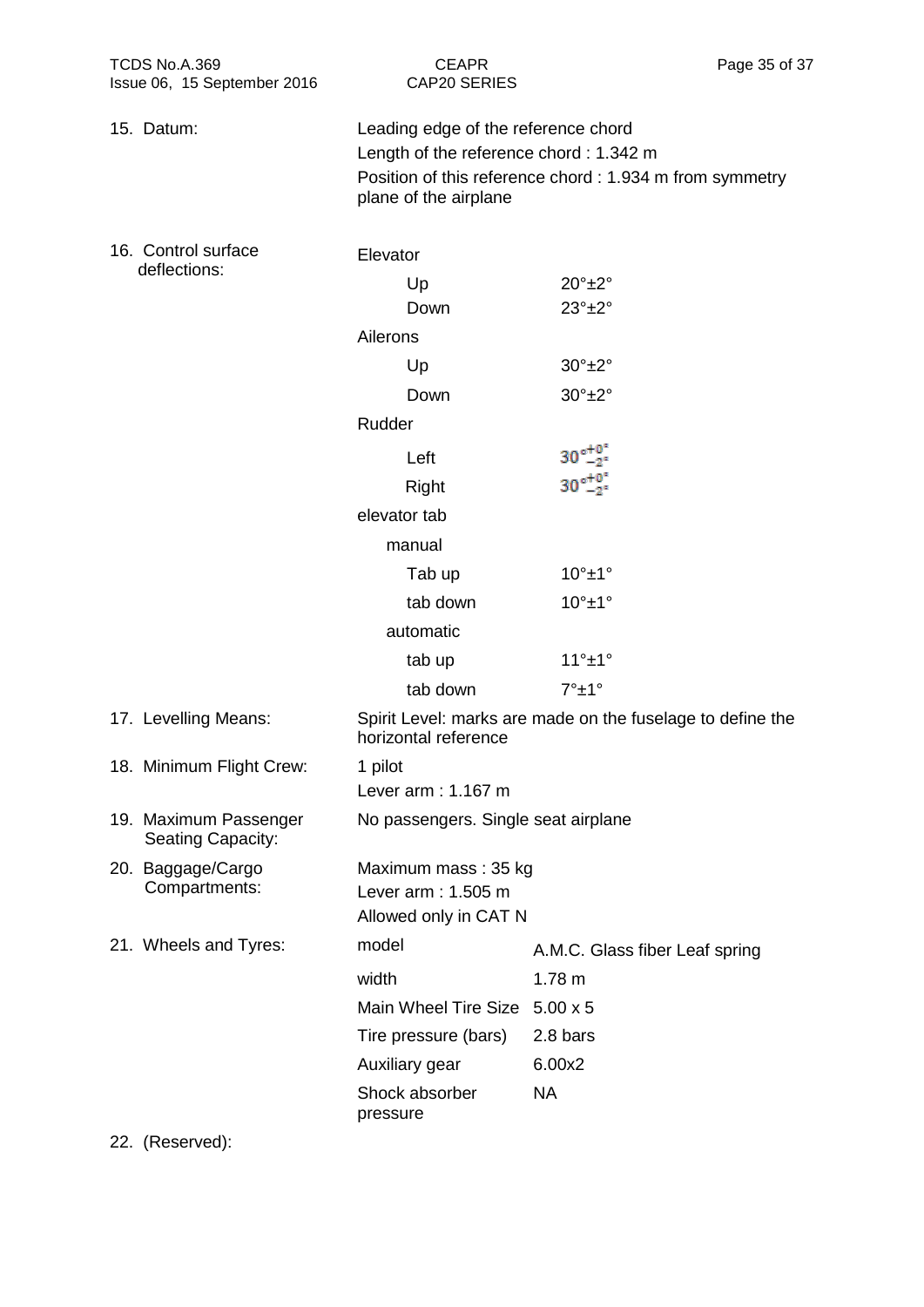# **G.IV. Operating and Service Instructions**

## 1. Flight Manual:

| <b>Reference</b> | <b>Edition</b> | revision            | language |
|------------------|----------------|---------------------|----------|
| 00380            | 2000           | 5 of September 2002 | French   |
| 00381            | 1997           | 2 of October 2002   | English  |

#### 2. Maintenance Schedule

| Reference | <b>Edition</b> | revision       | language |
|-----------|----------------|----------------|----------|
| 1001006   | 2001           | 1 of June 2001 | French   |
| 1001006GB | 2001           | 1 of June 2001 | English  |

#### 3. Parts Catalogue

| <b>Reference</b> | Edition | revision | language       |
|------------------|---------|----------|----------------|
| 1002601          | latest  |          | French/English |

# **G.V. Notes**